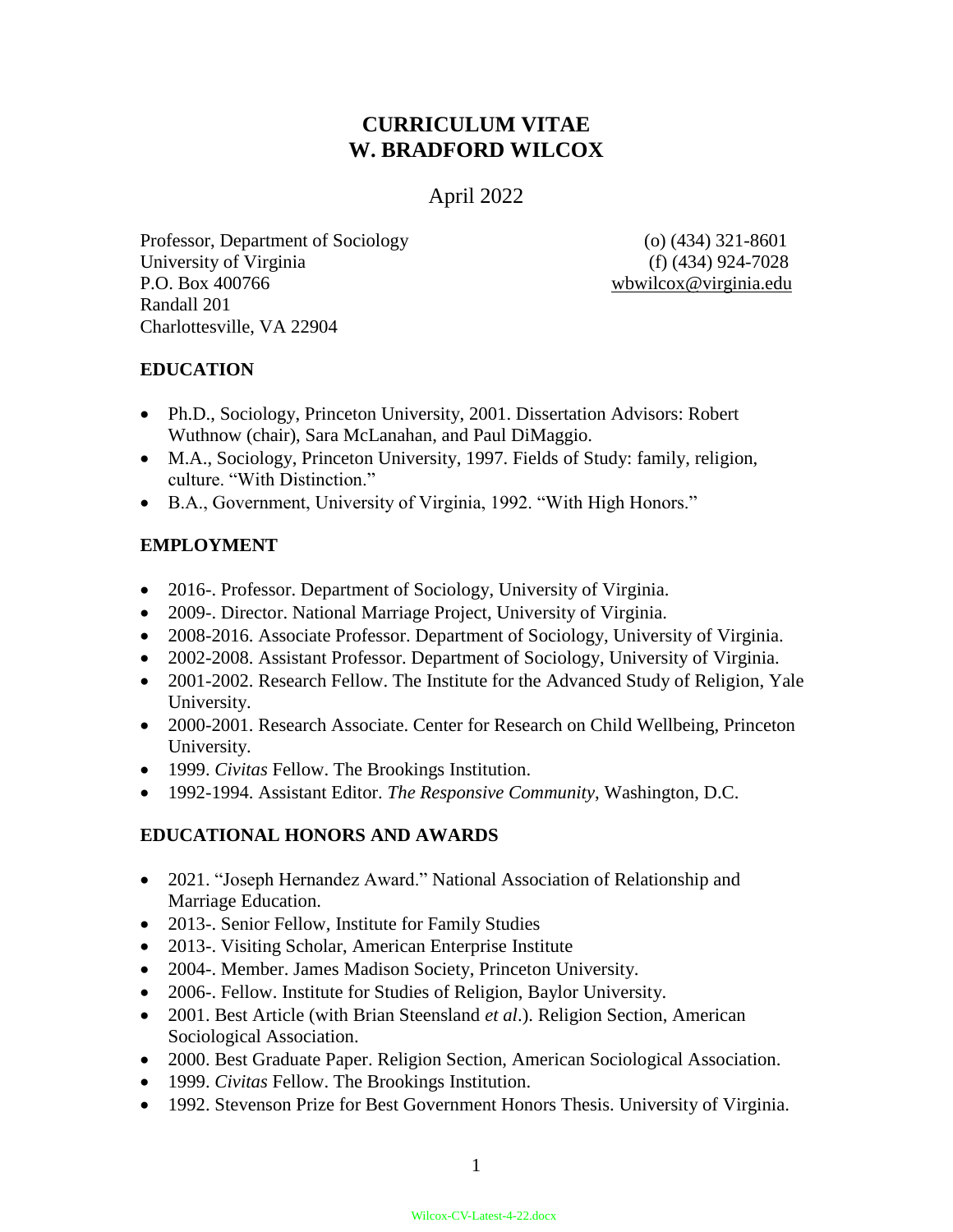1988-1992. Jefferson Scholar (full merit scholarship awarded for scholarship, citizenship, and leadership). University of Virginia.

## **PUBLICATIONS-BOOKS**

- 2018. *Unequal Family Lives: Causes and Consequences in Europe and the Americas.*  New York: Cambridge University Press. (With Naomi Cahn, June Carbone, and Laurie DeRose). Edited volume.
- 2016. *Soul Mates: Religion, Sex, Love, and Marriage among African Americans and Latinos*. New York: Oxford University Press. (With Nicholas Wolfinger).
- 2013. *Gender and Parenthood: Biological and Social Scientific Perspectives.* New York, NY: Columbia University Press. (With Kathleen Kovner Kline). Edited volume.
- 2013. *Whither the Child? The Causes and Consequences of Low Fertility in the Developed World*. Boulder, CO: Paradigm. (With Eric Kaufman). Edited volume.
- 2004. *Soft Patriarchs, New Men: How Christianity Shapes Fathers and Husbands*. Chicago, IL: University of Chicago Press.

## **PUBLICATIONS-RESEARCH ARTICLES**

- 2022. "The School to Family Pipeline: What Do Religious, Private and Public Schooling Have to Do with Family Formation?" *Journal of Catholic Education* (With Patrick Wolf, Albert Cheng, Wendy Wang).
- 2021. "Has the New Natalism Reduced the Religious Fertility Advantage?" *Journal for the Scientific Study of Religion* 1-23 (With Laurie DeRose, Pamela Townsend, Javier Brito, Spencer James).
- 2018. "Marriage and State-Level Economic Outcomes." *Journal of Family and Economic Issues* 39: 66-72 (With Joseph Price, Robert Lerman, and Adam Shumway).
- 2017. "Family Structure and Economic Success across the Life Course." *Marriage and Family Review* 53: 744-758 (With Joseph Price and Robert Lerman).
- 2015. "One Nation, Divided: Culture, Civil Society, and the Marriage Divide in America." *Future of Children* 25: 111-127 (With Nicholas Wolfinger and Charles Stokes).
- 2014. "Religious Identity, Religious Attendance, and Parental Control." *Review of Religious Research* (With Young-Il Kim).
- 2013. "Generosity and the Maintenance of Marital Quality." *Journal of Marriage and Family* 75: 1218-1228 (With Jeffrey Dew).
- 2013. "The Social and Cultural Predictors of Generosity in Marriage: Gender Egalitarianism, Religiosity, and Familism." *Journal of Family Issues* (With Jeffrey Dew).
- 2013. "Bonding Alone: Familism, Religion, and Secular Civic Participation." *Social Science Research* 42: 31-45 (With Young-Il Kim).
- 2011. "If Momma Ain't Happy: Explaining Declines in Marital Satisfaction Among New Mothers." *Journal of Marriage and Family* 73: 1-12. (With Jeffrey Dew).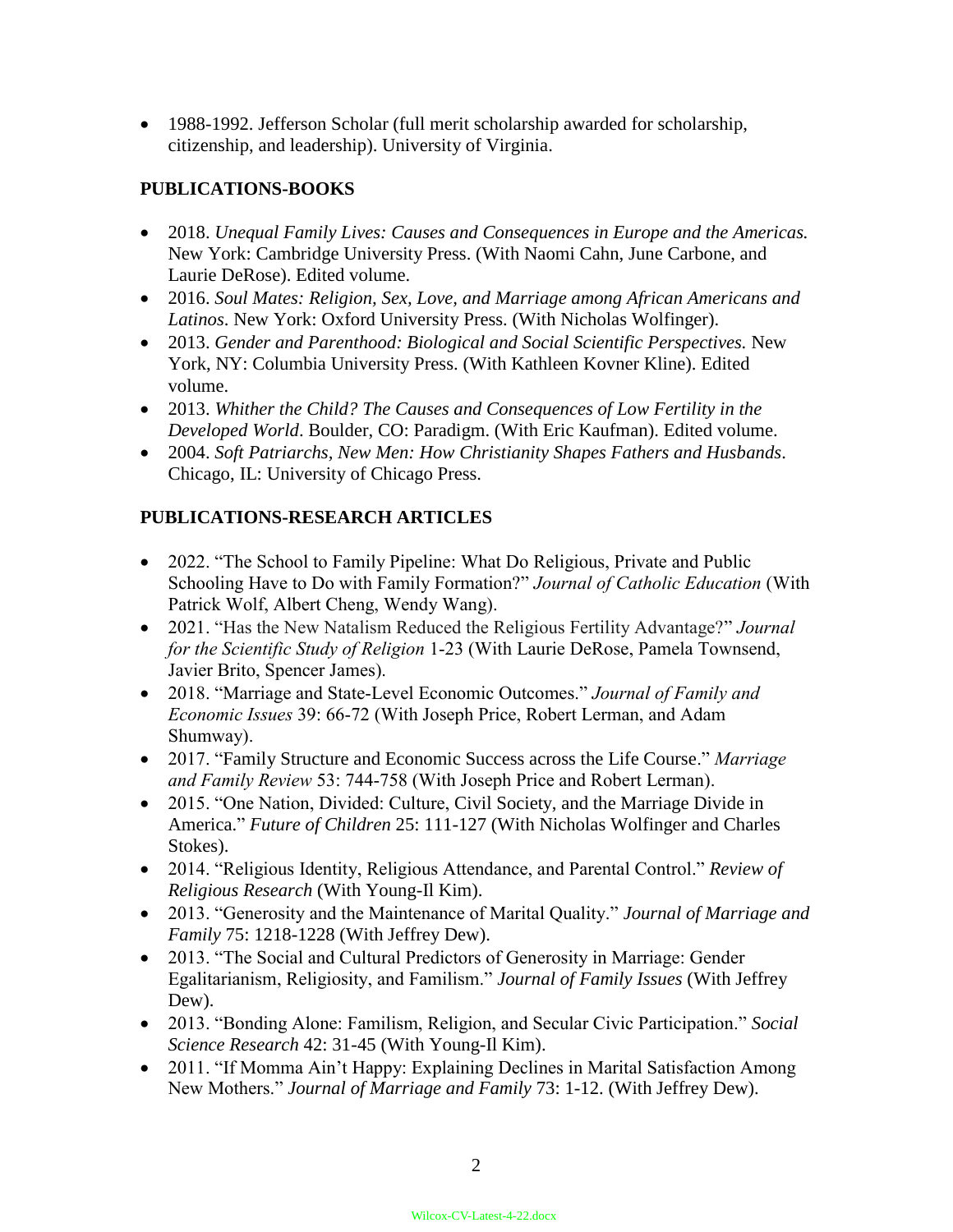- 2011. "Motherhood and Marriage: A Response." *Journal of Marriage and Family* 73: 29-32. (With Jeffrey Dew).
- 2010. "Bendito Amor: Religion and Relationships among Married and Unmarried Latinos in Urban America." *The Journal of Latino/Latin American Studies* 3: 171- 188. (With Nicholas Wolfinger and Edwin Hernandez).
- 2010. "Is Love a Flimsy Foundation: Soulmate Versus Institutional Models of Marriage." *Social Science Research.* 39: 687-699 (With Jeffrey Dew).
- 2010. "The Couple that Prays Together: Race/Ethnicity, Religion, and Relationship Quality." *Journal of Marriage and Family* 72: 963 – 975. (With Christopher Ellison and Amy Burdette).
- 2008. "Happily Ever After? Religion, Marital Status, Gender, and Relationship Quality in Urban Families." *Social Forces* 86: 1311-1337. (With Nicholas Wolfinger).
- 2008. "Living and Loving 'Decent': Religion and Relationship Quality among Urban Parents." *Social Science Research* 37: 828-843. (With Nicholas Wolfinger).
- 2007. "'Her' Marriage after the Revolutions." *Sociological Forum* 22: 103–110. (With Steven Nock).
- 2007. "Then Comes Marriage? Religion, Race, and Marriage in Urban America." *Social Science Research* 36: 569-589. (With Nicholas Wolfinger).
- 2006. "Religion and the Domestication of Men." *Contexts: Understanding People in their Social Worlds* 5: 42-46.
- 2006. "What's Love Got to Do With It?: Equality, Equity, Commitment, and Women's Marital Quality." *Social Forces* 84: 1321-1345. (With Steven Nock).
- 2004. "Focused on the Family?: Religious Traditions, Family Discourse, and Pastoral Practice." *Journal for the Scientific Study of Religion.* 43: 491-504. (With Mark Chaves and David Franz).
- 2002. "Religion, Convention, and Paternal Involvement." *Journal of Marriage and Family* 64: 780-792.
- 2000. "Conservative Protestant Child Discipline: The Case of Parental Yelling." *Social Forces* 79: 265-290. (With John P. Bartkowski).
- 2000. "Classifying American Religion: A New Method." *Social Forces* 79: 291-318. (With Brian Steensland, Jerry Park, Lynn Robinson, Robert Woodberry, and Mark Regnerus).
- 1998. "Conservative Protestant Childrearing: Authoritarian or Authoritative?" *American Sociological Review* 63: 796-809.

# **OTHER PUBLICATIONS**

Academic Journals

- 2007. "Response to Wall." *Journal of the American Academy of Religion* 75: 77-84.
- 2006. "Bringing up Baby: Adoption, Marriage, and the Best Interests of the Child." *William & Mary Bill of Rights Journal* 14: 883-908. (With Robin Fretwell Wilson).

Book Chapters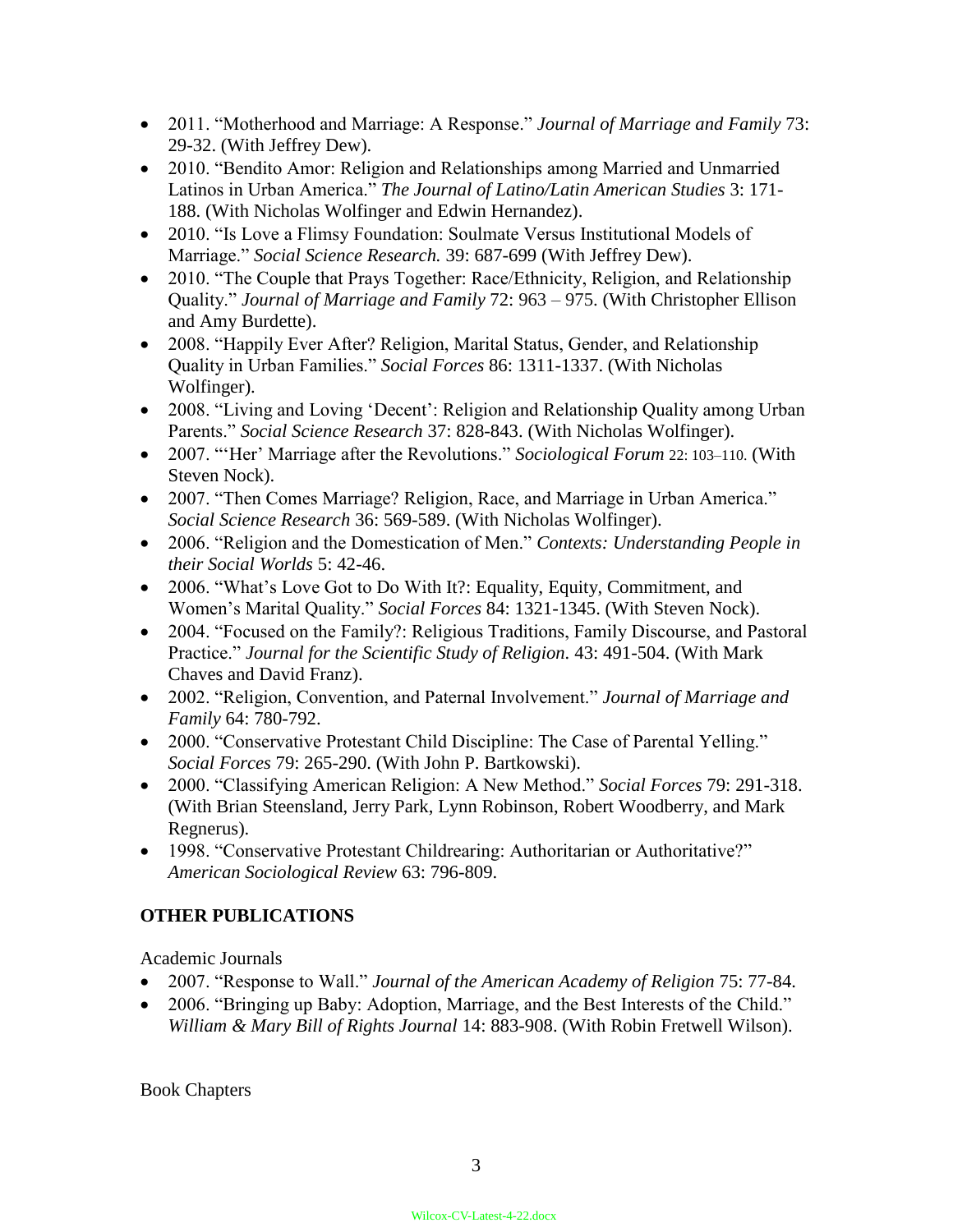- 2021. "Two Is Wealthier Than One: Marital Status and Wealth Outcomes Among Preretirement Adults." In *The Future of Building Wealth*, edited by Ray Boshara and Ida Rademacher. St Louis, MI: Federal Reserve Bank of St. Louis & The Aspen Institute.
- 2019. "Solving Four Family Puzzles." In *American Family Diaries: An Ethnographic Approach to Understanding Barriers to Opportunity*, edited by Aparna Mathur. Washington, DC: American Enterprise Institute.
- 2018. "Families and the Wealth of Nations: What Does Family Structure Have to Do with Growth Around the Globe?" (With Joseph Price). In *Unequal Family Lives: Causes and Consequences in Europe and the Americas*, edited by Naomi Cahn, June Carbone, Laurie DeRose, and W. Bradford Wilcox. New York: Cambridge University Press.
- 2018. "Concluding Reflections: What Does Less Marriage Have to Do with More Family Inequality?" In *Unequal Family Lives: Causes and Consequences in Europe and the Americas*, edited by Naomi Cahn, June Carbone, Laurie DeRose, and W. Bradford Wilcox. New York: Cambridge University Press.
- 2018. "Introduction." (With Naomi Cahn, June Carbone, and Laurie DeRose). In *Unequal Family Lives: Causes and Consequences in Europe and the Americas*, edited by Naomi Cahn, June Carbone, Laurie DeRose, and W. Bradford Wilcox. New York: Cambridge University Press.
- 2015. "The Family Foundation: What Do Class and Family Structure Have to Do with the Transition to Adulthood?" In *Families in an Era of Increasing Inequality*, edited by Paul R. Amato et. al. (With Charles Stokes).
- 2013. "Before, During, and After the Baby Carriage: The Division of Family Labor and Wives' Contemporary Marital Satisfaction." In *Whither the Child? The Causes and Consequences of Low Fertility in the Developed World*, edited by Eric Kaufmann and W. Bradford Wilcox. Boulder, CO: Paradigm. (With Jeff Dew).
- 2013. "No One Best Way: Work-Family Strategies, the Gendered Division of Parenting, and the Contemporary Marriages of Mothers and Fathers." In *Gender and Parenthood: Biological and Social Scientific Perspectives*, edited by W. Bradford Wilcox and Kathy Kovner Cline. New York: Columbia University Press. (With Jeff Dew).
- 2012. "No Money, No Honey, No Church: The Deinstitutionalization of Religious Life among the White Working Class." In Keister, Lisa A., McCarthy, John & Finke, Roger (Eds.), *Research in the Sociology of Work,* pp. 227-50. Bingley, England: Emerald Group Publishing Limited. (With Andrew Cherlin, Jeremy Uecker and Messel Matthew).
- 2009. "How Focused on the Family? Conservative Protestants, Sex, and the Family." In *Evangelicals and Democracy in America, Volume 1: Religion and Society*, edited by Steven Brint and Jean Schroedel. New York: Russell Sage Foundation.
- 2007. "Religion and the Domestication of Men." In *The Contexts Reader*, edited by Jeff Goodwin and James Jasper. New York: W.W. Norton.
- 2006. "The Cultural Contradictions of Mainline Family Ideology and Practice." In *American Religions and the Family,* edited by Don Browning and David Clairmont. New York: Columbia University Press.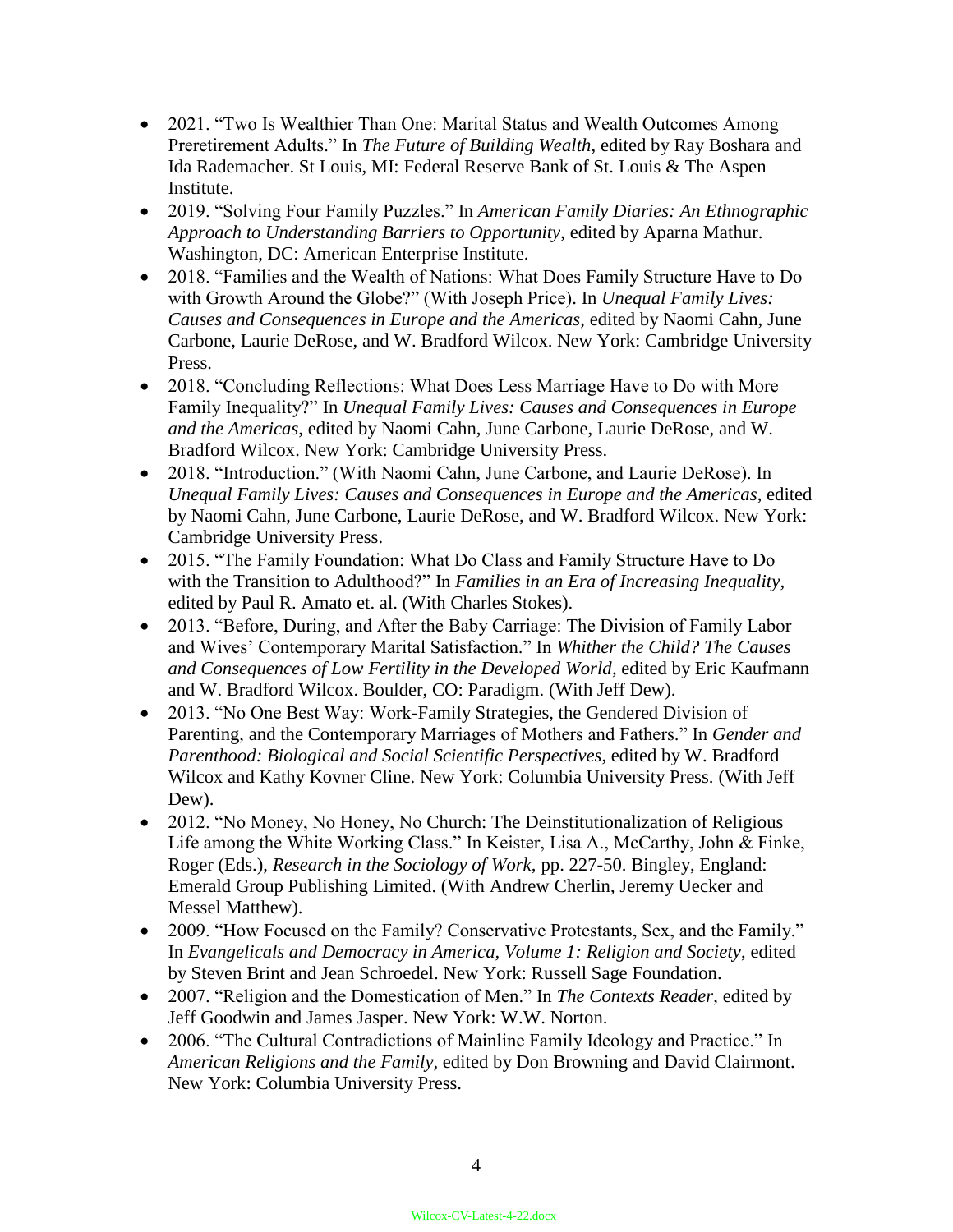- 2006. "Family." In *Handbook of Religion and Social Institutions*, edited by Helen Rose Ebaugh. New York: Springer.
- 2005. "Devoted Dads: Religion, Class, and Fatherhood." In *Situated Fathering: A Focus on Physical and Social Spaces*, edited by William Marsiglio and Greer Fox. Lanham, MD: Rowman and Littlefield. (With John P. Bartkowski).
- 2003. "Conservative Protestants and the Family: Resisting, Engaging, or Accommodating Modernity?" In *A Public Faith: Evangelical Civic Engagement*, edited by Michael Cromartie. Lanham, MD: Rowman and Littlefield.
- 2002. "For the Sake of the Children?: Mainline Protestant Family-Related Discourse and Practice." In *The Quiet Hand of God: Faith Based Activism and the Public Role of Mainline Protestantism,* edited by Robert Wuthnow and John H. Evans. Berkeley, CA: University of California Press.
- 2000. "The Conservative Protestant Family: Traditional Rhetoric, Progressive Practice." In *What's God Got to Do With the American Experiment? Essays on Religion and Politics*, edited by E. J. Dionne Jr. and John J. DiIulio Jr. Washington, DC: Brookings Institution Press. (With John P. Bartkowski).
- 1999. "Emerging Attitudes About Gender Roles and Fatherhood." In *The Faith Factor in Fatherhood*, edited by Don E. Eberly, pp. 219-240. Lanham, MD: Lexington Books.

Reports

- 2022. *Rebalancing: Children First*. Washington, DC: American Enterprise Institute/Brookings Institution. (With Diane Whitmore Schanzenbach, Michael R. Strain, and Ryan Streeter).
- 2021. *The Divided State of Our Unions*. Washington, DC: American Enterprise Institute/Institute for Family Studies. (With Jason Carroll, Lyman Stone, and Wendy Wang).
- 2020. *State of Contradiction: Progressive Family Culture, Traditional Family Structure in California.* Charlottesville, VA: Institute for Family Studies. (With Wendy Wang).
- 2020. *Marriage Penalties in Means-Tested Tax and Transfer Programs: Issues and Options*. Washington, DC: Administration for Children and Families, U.S. Department of Health and Human Services (With Chris Gersten and Jerry Regier).
- 2019. *Declining Divorce in Jacksonville: Did the Culture of Freedom Initiative Make a Difference?* Charlottesville, VA: Institute for Family Studies. (With Spencer James and Wendy Wang).
- 2019. *The Ties that Bind: Is Faith a Global Force for Good or Ill in the Family?* Charlottesville, VA: Institute for Family Studies/Wheatley Institution. (With Laurie DeRose and Jason Carroll).
- 2019. *iFidelity: Interactive Technology and Relationship Faithfulness*. Charlottesville, VA: National Marriage Project. (With Jeffrey Dew).
- 2018. *Work, Skills, Community: Restoring Opportunity for the Working Class*. Washington, DC: Opportunity America/AEI/Brookings. (With Oren Cass, Robert Doar, Kenneth Dodge, William Galston, Ron Haskins, Tamar Jacoby, Anne Kim, Lawrence Mead, Bruce Reed, Isabel Sawhill, Ryan Streeter, and Abel Valenzuela).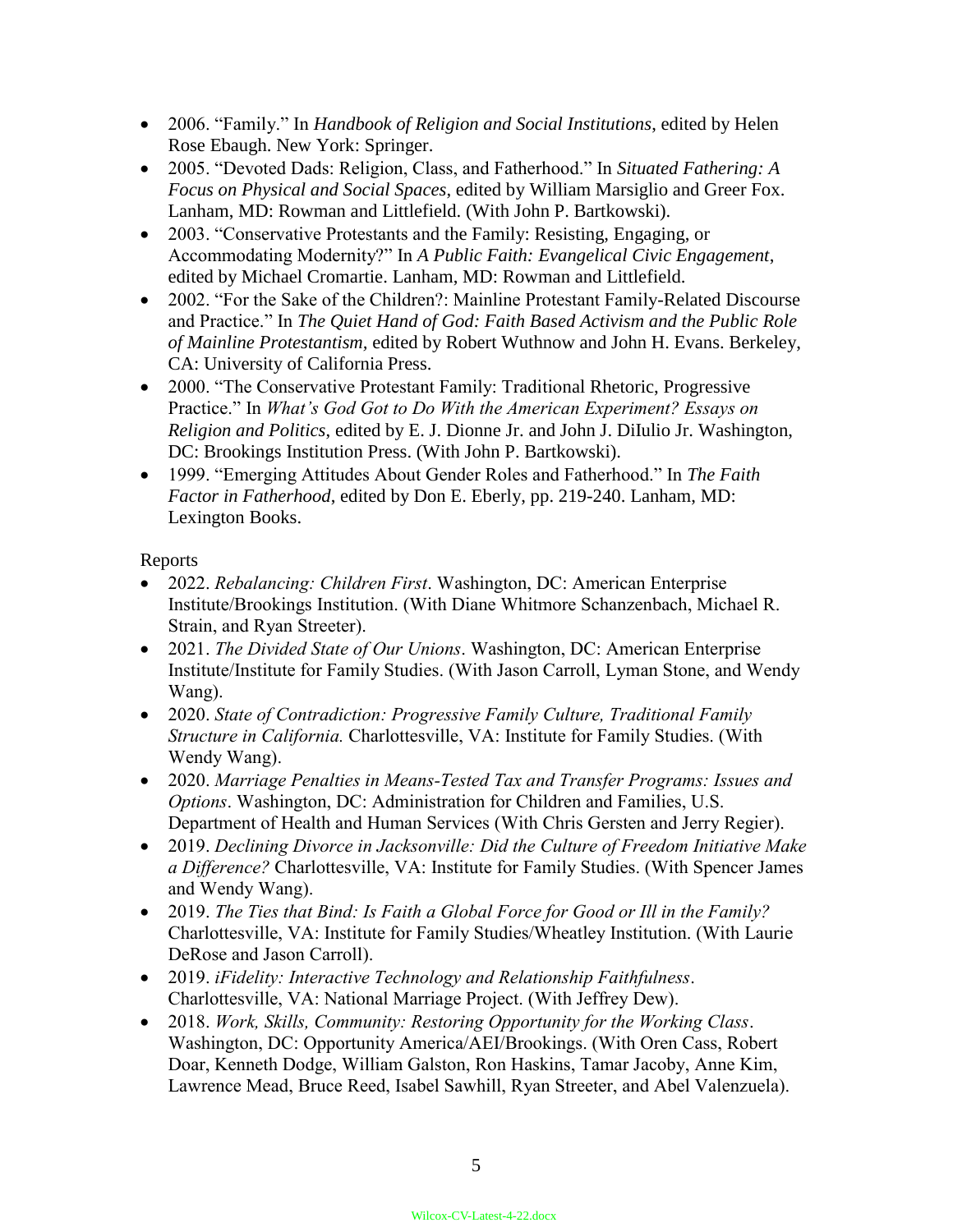- 2018. *Black Men Making it in America: The Engines for Economic Success for Black Men in America.* Washington, DC: AEI/Institute for Family Studies. (With Wendy Wang and Ronald Mincy).
- 2017. *Men & Marriage: Debunking the Ball and Chain Myth*. Washington, DC: Institute for Family Studies. (With Nicholas Wolfinger).
- 2017. *The Marriage Divide: How and Why Working Class Families Are More Fragile Today*. Washington, DC: AEI/Brookings/Opportunity America. (With Wendy Wang).
- 2017. *The Millennial Success Sequence*. Washington, DC: AEI/Institute for Family Studies. (With Wendy Wang).
- 2017. *World Family Map*. New York: Social Trends Institute. (With Laurie DeRose).
- 2016. *Marriage, Penalized: Does Social Welfare Policy Affect Family Formation?*  Washington, DC: Institute for Family Studies/AEI. (With Joseph Price and Angela Rachidi).
- 2015. *World Family Map*. Washington, DC: Child Trends. (With Mindy Scott).
- 2015. *Strong Families, Prosperous States: Do Healthy Families Affect the Wealth of States?* Washington, DC: American Enterprise Institute/Institute for Family Studies. (With Joseph Price and Robert I. Lerman). 2014.
- 2014. *For Richer, For Poorer: How Family Structures Economic Success in America.* Washington, DC: American Enterprise Institute/Institute for Family Studies. (With Robert I. Lerman).
- 2014. *World Family Map*. Washington, DC: Child Trends. (With Laura Lippman).
- 2013. *World Family Map*. Washington, DC: Child Trends. (With Laura Lippman and Mindy Scott).
- 2013. *Knot Yet: The Benefits & Costs of Delayed Marriage in America.*  Charlottesville, VA: National Marriage Project. (With Kay Hymowitz, Jason Carroll, and Kelleen Kaye).
- 2012. *The State of Our Unions, 2012: The President's Marriage Agenda.* Charlottesville, VA: National Marriage Project/Institute for American Values.
- 2011. *The State of Our Unions, 2011: When Baby Makes Three.* Charlottesville, VA: National Marriage Project/Institute for American Values.
- 2011. *Why Marriage Matters, 3rd Edition: 30 Conclusions from the Social Sciences.* New York: Institute for American Values/National Marriage Project.
- 2010. *The State of Our Unions, 2010: When Marriage Disappears*. Charlottesville, VA: National Marriage Project/Institute for American Values.
- 2009. *The State of Our Unions, 2009: Money & Marriage*. Charlottesville, VA: National Marriage Project/Institute for American Values. (With Elizabeth Marquardt).

Other Articles

- 2022. "No Instagram or TikTok Without Parental Consent." *Wall Street Journal* (With Thomas D. Lehrman) February 23.
- 2022. "Too Risky to Wed in Your 20s?" *Wall Street Journal* (With Lyman Stone) February 5.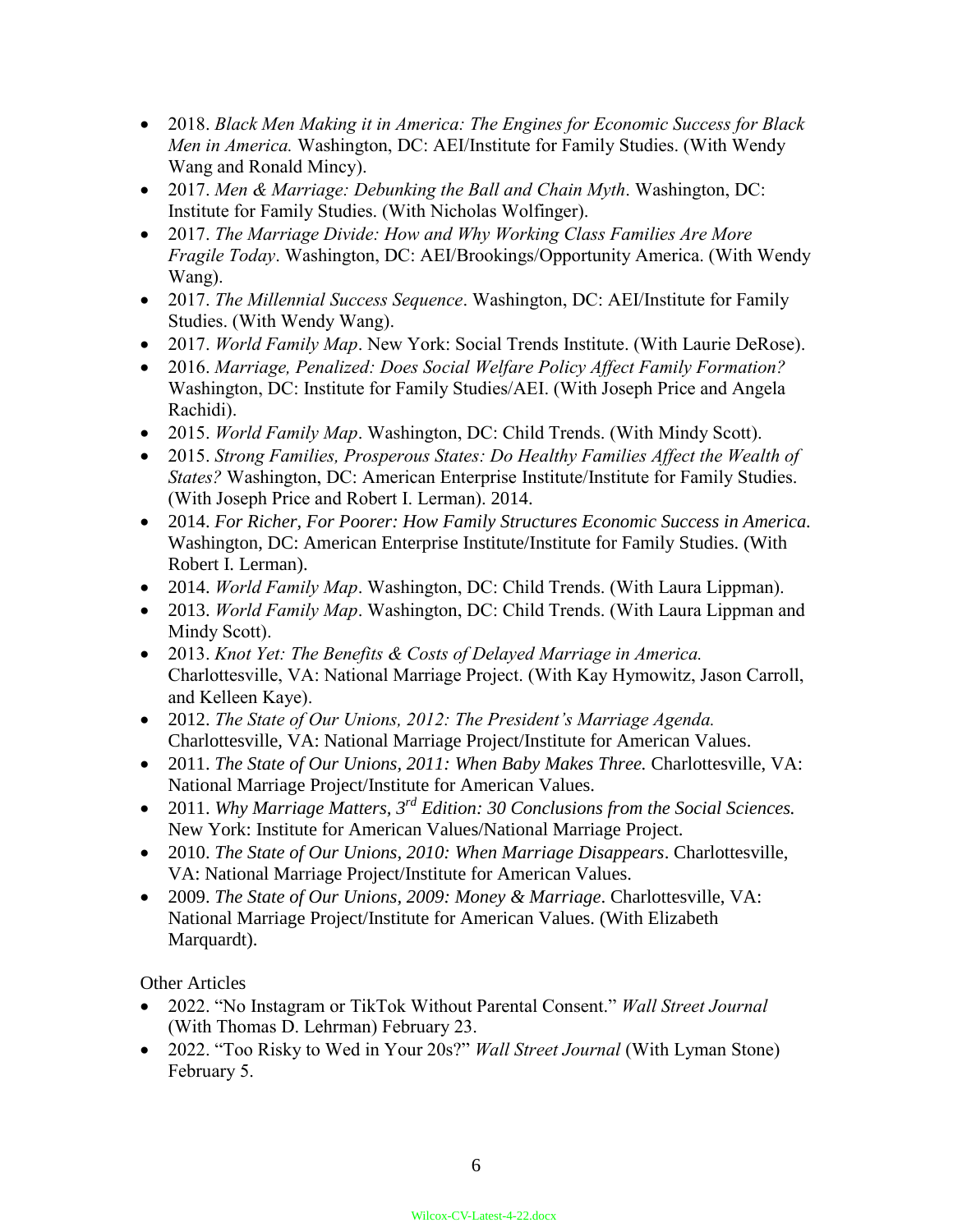- 2021. "How Liberals Can Be Happier." *New York Times* (With Wendy Wang, Hal Boyd) November 25.
- 2021. "Youngkin Makes the GOP the Parents' Party." *Wall Street Journal*(With Max Eden). November 3.
- 2021. "China Needs to Draw on Traditional Family Values to Boost Its Fertility Rate." *China Policy Review*. No. 6: 49-52.
- 2020. "Divorce is Down, Despite Covid-19." *The Washington Post* (With Lyman Stone). October 21.
- 2020. "The Nuclear Family is Still Indispensable." *The Atlantic.* (With Hal Boyd). February 21.
- 2020. "Happily Ever After Even in Hollywood." *National Review.* (With Wendy Wang). January 17.
- 2019. "Flirting online and relationship troubles go hand-in-hand, even if no one finds out, new research shows." *The Washington Post*. August 6.
- 2019. "Restoring the Marriage Ecosystem." *National Review.* (With David Lapp and Amber Lapp). July 25.
- 2019. "Religious Men Can Be Devoted Dads, Too." *The New York Times.* (With Jason Carroll and Laurie DeRose). May 18.
- 2019. "The Happiness Recession." *The Atlantic.* (With Lyman Stone). April 4.
- 2019. "What Tucker Carlson Gets Right." *The Atlantic* (With Samuel Hammond). January 9.
- 2018. "This Father's Day, More Than a Quarter of Kids Have Absentee Fathers." *National Review.* (With Lyman Stone). June 16.
- 2018. "Dwayne 'The Rock' Johnson Should Put a Ring On It—For His Kids' Sake." *USA Today.* April 5.
- 2018. "For Black Boys, Family Structure Still Matters." *Family Studies*. March 22.
- 2018. "Too Much Netflix, Not Enough Chill: Why Young Americans are Having Less Sex." *Politico* (With Samuel Sturgeon). February 8.
- 2017. "A GOP Tax-Refrom Proposal that Would Help the Working Class, Not the Donor Class." *The Atlantic*. (With Samuel Hammond). November 29.
- 2017. "No, Republicans Aren't Hypocrites on Family Values." *Politico*. (With Vijay Menon). November 28.
- 2017. "Why Marriage Matters." *National Review*. August 25.
- 2017. "Why would millennial men prefer stay-at-home wives? Race and feminism." *The Washington Post.* (With Samuel Sturgeon). April 5.
- 2017. "Why Has the Gender Revolution Stalled?" *The Washington Post*. (With Samuel Sturgeon). April 4.
- 2017. "Childrearing in the Age of Cohabitation." *Foreign Affairs*. (With Laurie DeRose). February.
- 2017. "Hey Guys, Put a Ring on It." *National Review.* (With Nicholas Wolfinger). February 9.
- 2017. "Three Reasons Not to Make This January Your Divorce Month." *National Review.* (With Samuel Sturgeon). January 13.
- 2016. "How Marriage and Single Parenthood Affected the 2016 Election." *National Review.* (With Jon McEwan). December 9.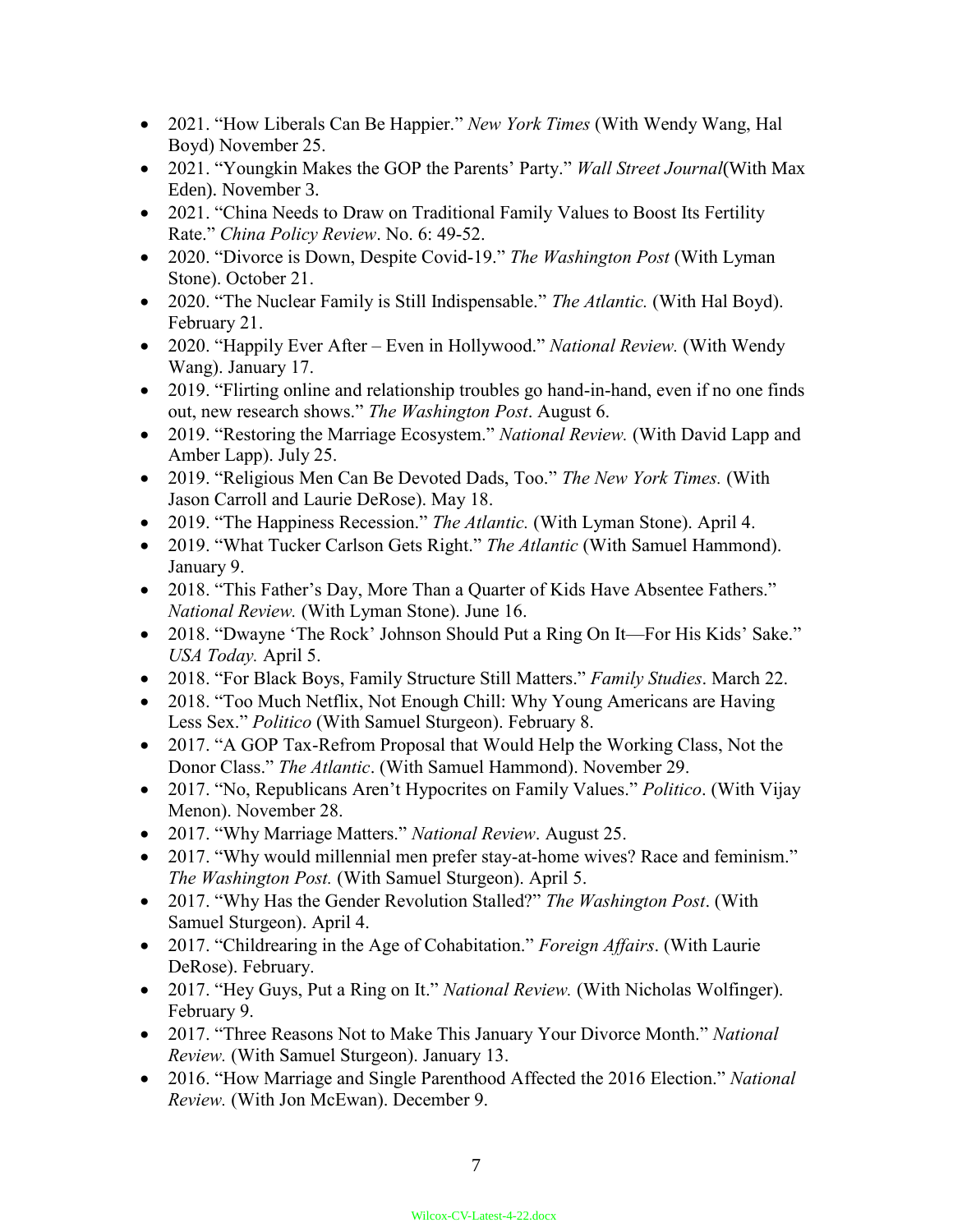- 2016. "Married-Parent Families Predict Graduation Rates." *Orlando Sentinel*. September 9. (With Nicholas Zill.)
- 2016. "How the Church Helps Black Men Flourish in America." *The Atlantic*. February 28. (With Nicholas Wolfinger.)
- 2016. "Why single men may not be having the most fun." *Washington Post.* February 13.
- 2015. "The latest social science is wrong. Religion is good for families and kids." *Washington Post.* December 15.
- 2015. "Family Structure Matters." *National Review Online*. October 22.
- 2015. "Marriage as a Matter of Social Justice." *The Atlantic*. September 26.
- 2015. "Marriage Remains the Gold Standard." *New York Times.* July 6.
- 2015. "More than money. How to make a marriage work when she is the primary breadwinner." *Washington Post*. June 18.
- 2015. "Bootstraps Aren't Enough." *Wall Street Journal*. March 11.
- 2015. "Knot Now: The benefits of marrying in your mid- to late-twenties." *Washington Post.* February 27.
- 2015. "Obama's Middle-class Blind Spot." *Wall Street Journal*. January 21.
- 2014. "Surprisingly, the real 'modern family' tilts neo-traditional." *Deseret News.*  March 23.
- 2014. "The State of the Union address could have shed light on the divided state of our unions." *USA Today*. January 29.
- 2014. "Family Matters." *Slate*. January 22.
- 2013. "Moms Who Cut Back at Work Are Happier." *The Atlantic.* December 18.
- 2013. "Fathers Are Not Fungible." *The New York Times.* December 16.
- 2013. "Trouble in paradise? Family instability on the rise in Sweden." *Deseret News*. November 10.
- 2013. "Marriage Makes Our Children Richer Here's Why." *The Atlantic.* October 29.
- 2013. "Salt Lake City is an economic success for children." *Deseret News*. October 20.
- 2013. "Janet Yellen's Husband on Men, Marriage, and Fatherhood." *National Review Online*. October 11.
- 2013. "Should Washington Pay Parents to Raise Future Taxpayers?" *The Atlantic.*  September 17.
- 2013. "Men and Women Often Expect Different Things When They Move In Together." *The Atlantic* July 8.
- 2013. "The Distinct, Positive Impact of a Good Dad." *The Atlantic.* June 14.
- 2013. "Unequal, Unfair, and Unhappy: The 3 Biggest Myths About Marriage Today." *The Atlantic*. June 3.
- 2013. "True Love Need Not Wait." *The Huffington Post*. April 19.
- 2013. "The Affluent Are Fine; Focus on the Poor." *The New York Times*. April 14.
- 2013. "Tie the Knot." *Slate.* March 25.
- 2013. "When Two Traditions Wed." *Wall Street Journal*. March 22.
- 2013. "If You Want a Prenup, You Don't Want Marriage." *New York Times*. March 21.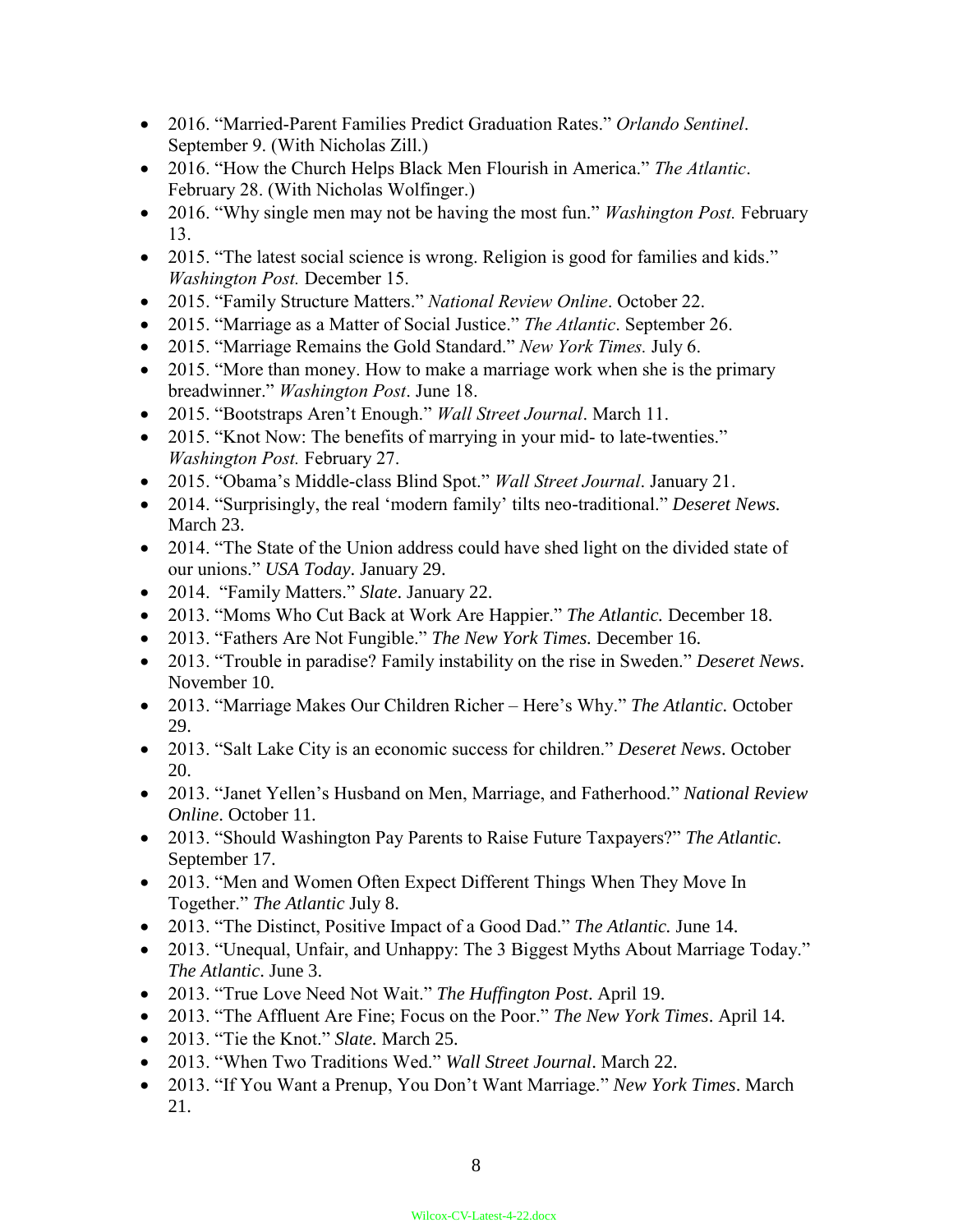- 2013. "The New Unmarried Moms." *Wall Street Journal*. (With Kay Hymowitz and Kelleen Kaye). March 16.
- 2013. "On Fertility, Becoming Europe, Not China." *National Review Online*. March 1.
- 2013. "Renewing Marriage in America." *National Review Online*. February 12
- 2013. "The Parent Trap." *Foreign Policy*. January 15.
- 2012. "The Kids Are Not Really Alright." *Slate*. July 20.
- 2012. "Do We No Longer Need Marriage?" *CNN*. February 21.
- 2012. "Values Inequality." *Wall Street Journal*. January 31.
- 2012. "High Risk to Women and Children." *The New York Times*. January 22.
- 2011. "How to Keep Parenthood from Making Your Marriage Miserable." *The Atlantic*. December 8.
- 2011. "A Shaky Foundation for Families." *The New York Times*. August 30.
- 2011. "Closing the Book on Open Marriage." *The Washington Post*. July 7.
- 2011. "Marriage Haves and Have-Nots." *The New York Times*. July 3.
- 2011. "Sex and the Married American." *The Washington Post*. May 22.
- 2010. "Why the Ring Matters." *The New York Times*. December 19.
- 2010. "The Generation that Can't Move On Up." *The Wall Street Journal*. September 2. (With Andrew Cherlin).
- 2010. "Daddy Was Only a Donor." *The Wall Street Journal*. June 18.
- 2009. "Can the Recession Save Marriage?" *The Wall Street Journal*. Dec. 11.
- 2009. "The Great Recession's Silver Lining?" *The State of Our Unions.*
- 2009. "The Evolution of Divorce." *National Affairs* 1: 81-94.
- 2009. "The Real Pregnancy Crisis" *The Wall Street Journal*. May 22.
- 2009. "To Have, To Hold, For a While." *The Wall Street Journal*. April 13.
- 2009. "God Will Provide." *The Wall Street Journal*. March 13.
- 2009. "Book Review: Vatican II: A Sociological Analysis of Religious Change, By Melissa Wilde. Princeton, N.J.: Princeton University Press, 2007." *American Journal of Sociology* 114: 1255-1257.
- 2008. "Honoring Thy Fathers." *The Wall Street Journal*. June 13.
- 2007. "Preaching to the Choir" *The Wall Street Journal*. August 10.
- 2007. "Hormonographics." *The Weekly Standard.* May 28.
- 2003. "Book Review: The Family in the Modern Age, By Brigitte Berger." *The Public Interest* 153: 115-119.
- 1999. "Book Review: Godly Women: Fundamentalism and Female Power, by Brenda Brasher. New Brunswick, NJ: Rutgers University Press, 1998." *Contemporary Sociology* 28: 703-704.
- 1999. "Book Review: American Evangelicalism: Embattled and Thriving, by Christian Smith. Chicago, IL: University of Chicago Press, 1998." *Review of Religious Research* 41: 281-283.
- 1999. "The Evangelical Family Paradox: Conservative Rhetoric, Progressive Practice." *The Responsive Community*. 9: 34-39. (With John P. Bartkowski).

## **RESEARCH GRANTS**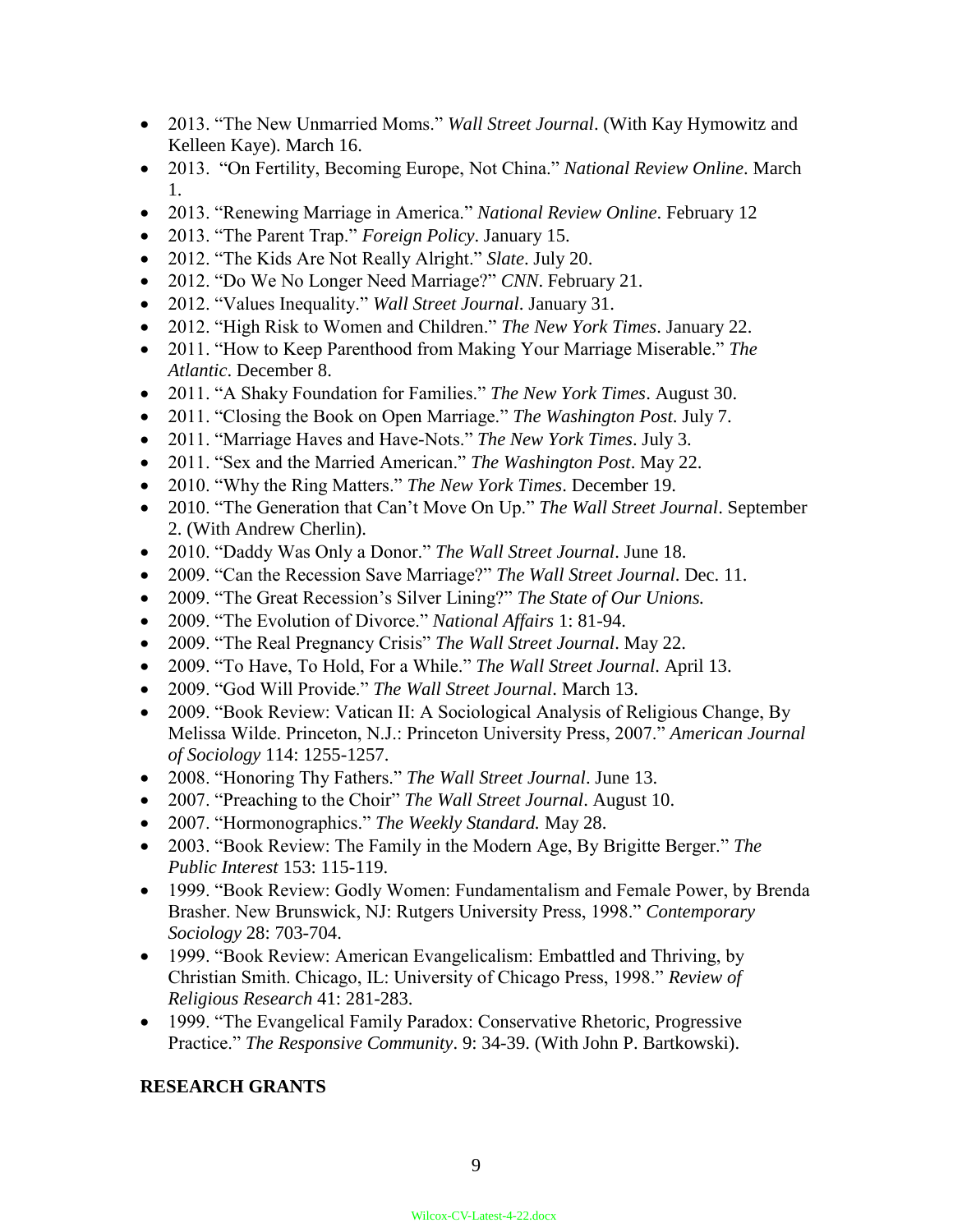- 2021-2022. \$20,000. David and Carol Myers Foundation. *National Marriage Project*. (Primary Investigator).
- 2021-2023. \$50,000. The William E. Simon Foundation. *National Marriage Project*. (Primary Investigator).
- 2019-2020. \$20,000. David and Carol Myers Foundation. *National Marriage Project*. (Primary Investigator).
- 2019-2020. \$35,000. The William E. Simon Foundation. *National Marriage Project*. (Primary Investigator).
- 2018-2019. \$20,000. David and Carol Myers Foundation. *National Marriage Project*. (Primary Investigator).
- 2018-2019. \$35,000. The William E. Simon Foundation. *National Marriage Project*. (Primary Investigator).
- 2017-2018. \$20,000. David and Carol Myers Foundation. *National Marriage Project*. (Primary Investigator).
- 2016-2017. \$20,000. David and Carol Myers Foundation. *National Marriage Project*. (Primary Investigator).
- 2016-2017. \$40,000. The William E. Simon Foundation. *National Marriage Project*. (Primary Investigator).
- 2015-2016. \$20,000. David and Carol Myers Foundation. *National Marriage Project*. (Primary Investigator).
- 2014-2015. \$20,000. David and Carol Myers Foundation. *National Marriage Project*. (Primary Investigator).
- 2015. \$50,000. The William E. Simon Foundation. *National Marriage Project*. (Primary Investigator).
- 2013-2014. \$20,000. David and Carol Myers Foundation. *National Marriage Project*. (Primary Investigator).
- 2013-2014. \$50,000. The William E. Simon Foundation. *National Marriage Project*. (Primary Investigator).
- 2012-2013. \$20,000. David and Carol Myers Foundation. *National Marriage Project*. (Primary Investigator).
- 2012-2013. \$70,000. National Campaign to Prevent Teenage and Unplanned Pregnancy. *The Great Crossover*. (Primary Investigator).
- 2012-2013. \$55,000. The William E. Simon Foundation. *The Great Crossover*. (Primary Investigator).
- 2011-2012. \$20,000. David and Carol Myers Foundation. *National Marriage Project*. (Primary Investigator).
- 2011-2012. \$74,000. The William E. Simon Foundation. *Baby Makes Three*. (Primary Investigator.)
- 2010-2011. \$150,000. The Science of Generosity Project/John Templeton Foundation. *The Foundations of Marital Generosity Project*. (Primary Investigator.)
- 2010-2011. \$12,500. The Apgar Foundation. *Marriage and the American Experience.*  (Primary Investigator.)
- 2010-2011. \$20,000. David and Carol Myers Foundation. *National Marriage Project*. (Primary Investigator).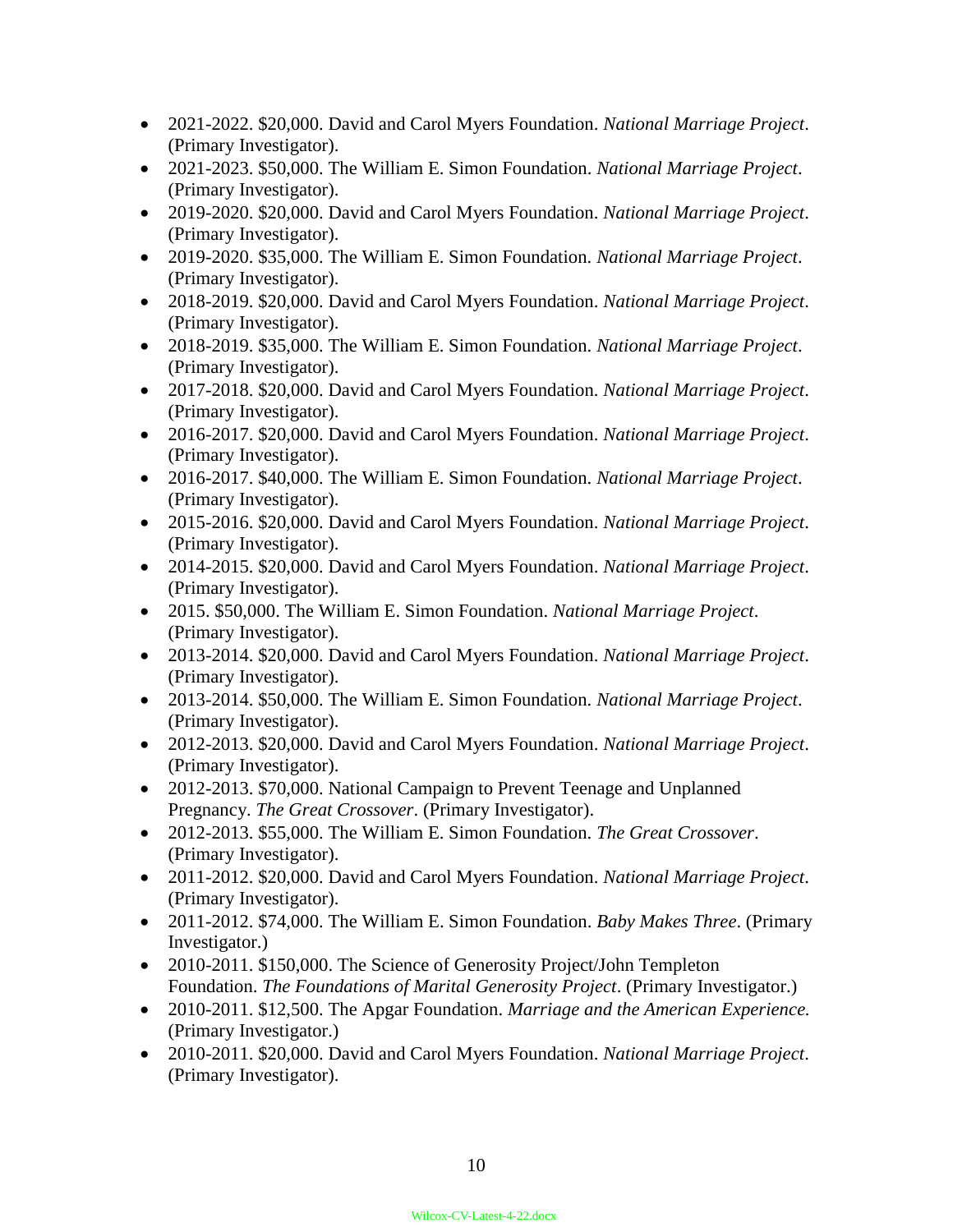- 2009-2010. \$20,000. David and Carol Myers Foundation. *National Marriage Project*. (Primary Investigator).
- 2009-2010. \$94,312. Institute for American Values. *State of Our Unions*. (Primary Investigator).
- 2008-2009. \$66,915. John Templeton Foundation. (Primary Investigator.)
- 2007-2009. \$122,000. Social Trends Institute. *Marriage Matters*. (Primary Investigator.)
- 2007. \$20,000. Louisville Institute. *Religion and Relationships in Urban America.* (Primary Investigator.)
- 2005-2006. \$20,000. Annie E. Casey Foundation. *Religion and Relationships in Urban America.* (Primary Investigator.)
- 2005-2006. \$50,000. Bodman Foundation. *Religion and Relationships in Urban America.* (Primary Investigator.)
- 2005-2006. \$95,000. John Templeton Foundation. *Religion and Relationships in Urban America.* (Primary Investigator.)
- 2003-2006. \$697,722. Lilly Endowment, *National Survey of Religion and Families*. (Co-PI with Christopher Ellison and Penny Edgell).
- 2003-2005. \$35,000. John Templeton Foundation/Metanexus Institute. *Spiritual Transformation and Marriage in Urban America.* (Primary Investigator.)
- 2003-2005. \$26,000. U.S. Department of Health and Human Services. *Spiritual Transformation and Marriage in Urban America.* (Primary Investigator.)
- 2003-2004. \$15,000. Annie E. Casey Foundation. *Spiritual Transformation and Marriage in Urban America.* (Primary Investigator.)
- 2002-2003. \$100,000. Center for Research on Religion and Urban Civil Society, University of Pennsylvania, *Religion and Relationships in Urban America*. (Co-PI with Byron Johnson).

# **PRESENTATIONS AND PUBLIC EVENTS**

- 2022. "For the Sake of the Children? What Family Diversity Theory Gets Wrong about Marriage, Love and Children." University of Notre Dame. April 1.
- 2022. "The Soulmate Myth." Tuckahoe Women's Club. March 9.
- 2022. "Orphaned: How Our Political Class Has Failed the American Family." Wheaton College. January 27.
- 2021. "Orphaned: How Our Political Class Has Failed the American Family." North Dakota State University. October 29.
- 2021. "The Divided State of Our Unions." American Enterprise Institute. October 19.
- 2021. "The State of Our Unions." The Napa Institute. October 12.
- 2021. "The State of Our Unions." National Association of Relationship and Marriage Education. San Antonio. July 21.
- 2021. "For the Sake of the Children?" University of Arkansas. January 29.
- 2020. "Improving Family Stability for the Well-Being of American Children." US Congress: Joint Economic Committee. February 25.
- 2019. "Talking Left, Living Right: The Cultural Contradictions of California Families." California Center for Population Research, UCLA. Los Angeles, CA. December 11.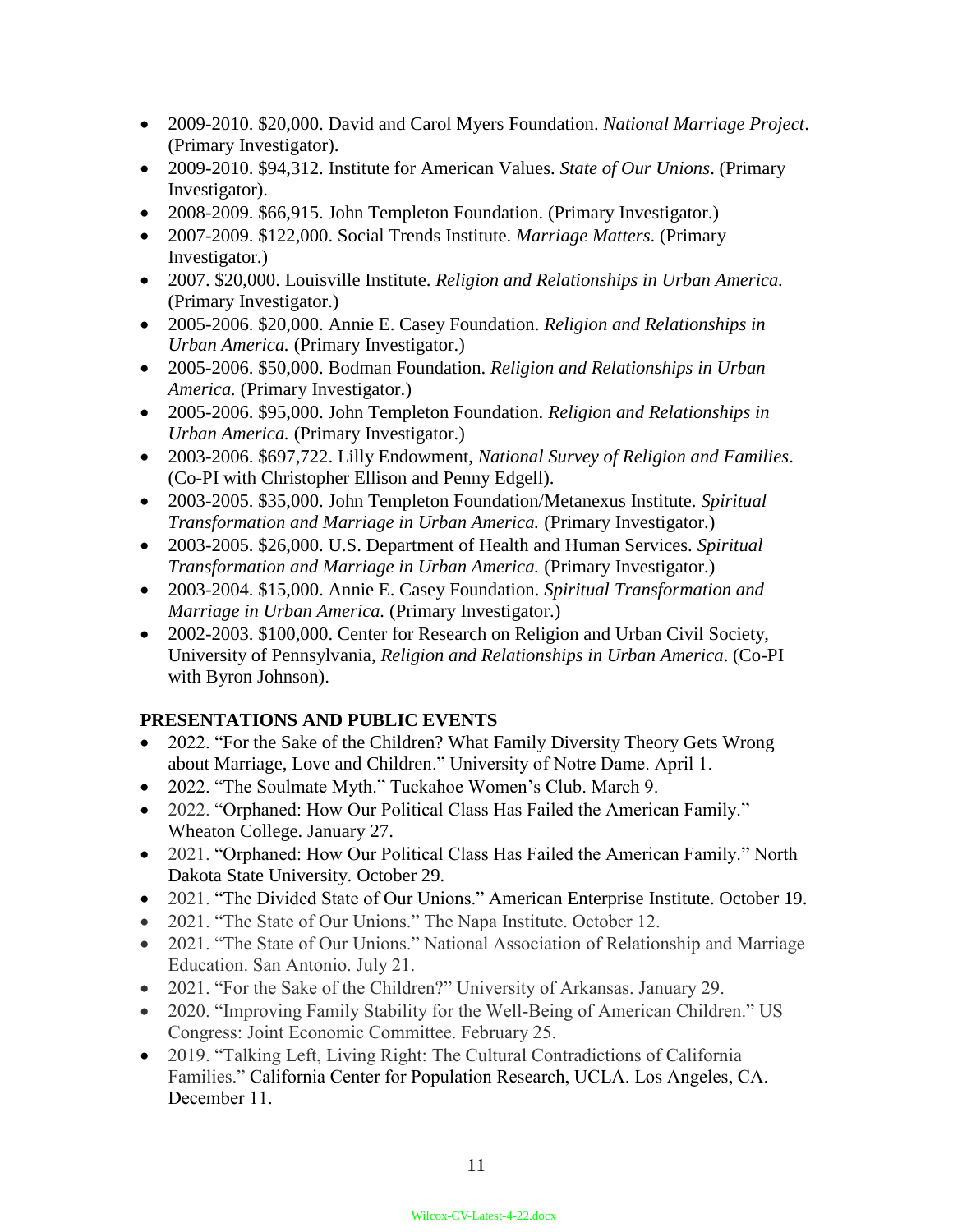- 2019 "The Marriage Divide: Why It Matters, Why It's Here." William F. Buckley Center, Yale University. New Haven, CT. November 14.
- 2019. "Poverty, Family Structure, and the Way Forward." St. Vincent DePaul Society. St. Louis. MI. September 14.
- 2019. "The Marriage Divide: How Family is the Fault Line in America." Center for Liturgy, University of Notre Dame. South Bend, IN. June 18.
- 2019. "Home Economics: As the Family Goes, So Goes the Economy." Cardus. Ottawa, Canada. May 30.
- 2019. "Faith, Feminism, and the Family." The Brookings Institution. Washington, D.C. May 20.
- 2019. "The Marriage Divide: Causes and Consequences." St. Vincent College. Latrobe, PA. March 5.
- 2018. "America's Marriage Divide: Why Marriage is Flourishing among the Upper Middle Class and Floundering among Everybody Else." Biola University. La Mirada, CA. April 18.
- 2018. "America's Marriage Divide: Why Marriage is Flourishing among the Upper Middle Class and Floundering among Everybody Else." Grove City College. Grove City, PA. April 10.
- 2018. "Focused on the Family? Religion, Marriage, and Parenting in America." Baylor University. Waco, TX. March 27.
- 2018. "America's Marriage Divide: Why Marriage is Flourishing among the Upper Middle Class and Floundering among Everybody Else." Benedictine College. Atchison, KS. March 24.
- 2017. "Vive La Difference: Gender and Parenthood." St. Thomas University. Miami Gardens, FL. December 11.
- 2017. "Focused on the Family? Religion, Marriage, and Parenting in America." Southwestern Baptist Seminary. Fort Worth, TX. October 20.
- 2017. "Marriage Makes the Man." Acton University. Grand Rapids, MI. June 23.
- 2017. "The Millennial Success Sequence." Heritage Foundation. Washington, D.C. June 16.
- 2017. "The Millennial Success Sequence." AEI. Washington, D.C. June 14.
- 2017. "The Cohabitation Carousel: Cohabitation, Family Stability and the Children." Ministry of Education, Republic of China (Taiwan). May 25.
- 2017. "The Cohabitation Carousel: Cohabitation, Family Stability and the Children." The University of Hong Kong. May 24.
- 2017. "Family and Poverty." Montana State University. Bozemon, MT. April 7.
- 2017. Author Meets Critics, *Soul Mates: Religion, Sex, Love and Marriage Among African Americans and Latinos*. Greenville, SC. March 31.
- 2017. "Family and the 2016 Election." Southern Sociological Society. Greenville, SC. March 30.
- 2017. "Why Marriage Matters." Divine Mercy University. Arlington, VA. March 28.
- 2017. "Why Marriage Matters: A View from Around the Globe." United Nations. New York. March 17.
- 2017. "The Cohabitation Go-Round." Roma Tre University. Rome, Italy. February 16.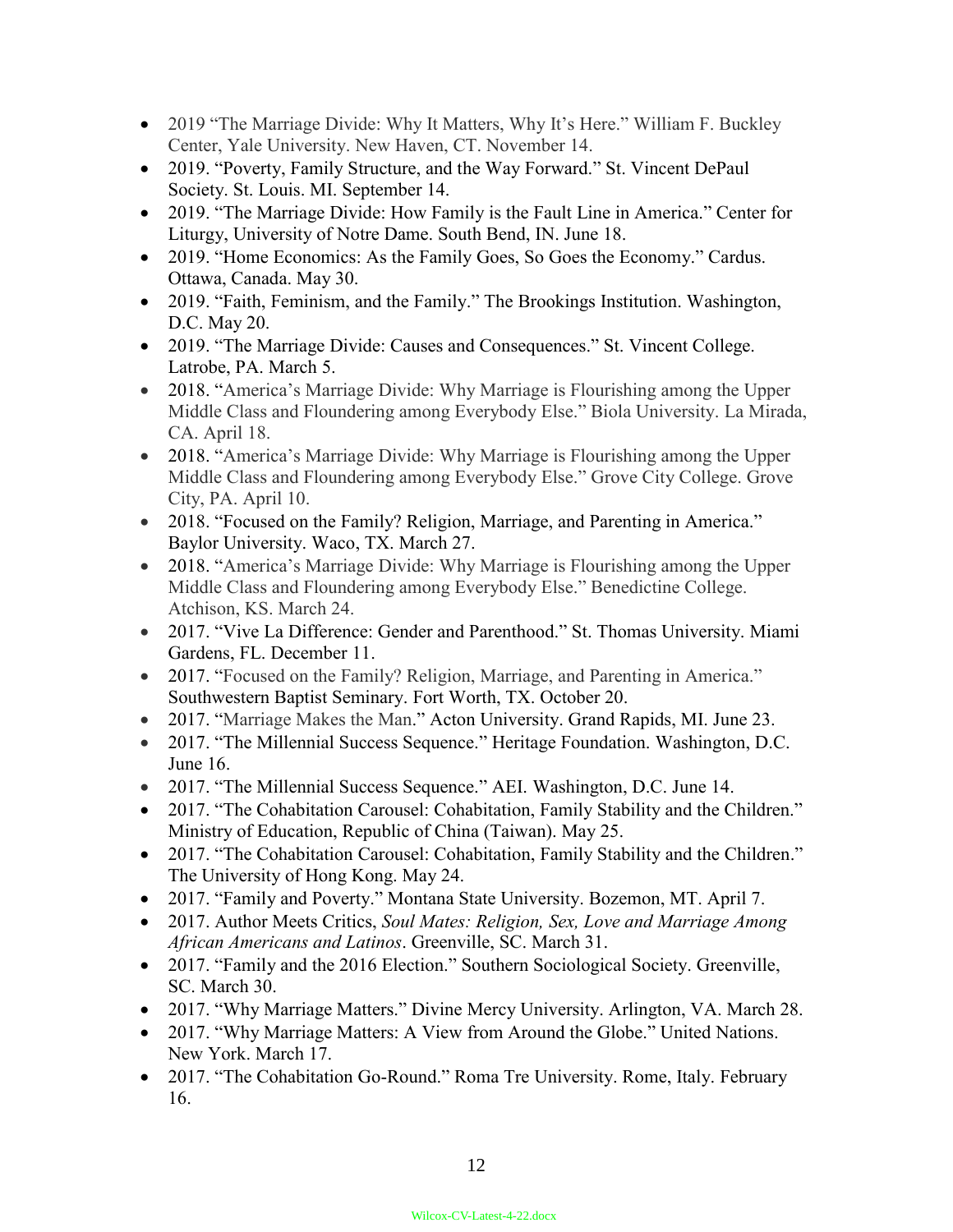- 2017. "The Family and Income Inequality." Wheaton College. Wheaton, IL. January 19.
- 2017. "When Marriage Disappears." Oikonomia Network. Phoenix, AZ. January 6.
- 2016. "The Cohabitation Carousel: Cohabitation, Marriage, and Family Instability Around the Globe." National Taiwan Normal University. Taipei, Taiwan. December 15.
- 2016. "Why Marriage Matters: How Children Around the Globe Benefit from Stable Marriage." Fujen University. Taipei, Taiwan. December 14.
- 2016. "Soul Mates: Religion, Sex, Love and Marriage among African Americans and Latinos." National Taiwan University. Taipei, Taiwan. December 13.
- 2016. "Strong Families, Successful Schools." Arizona State University. Phoenix, AZ. October 3.
- 2016. "Marriage, Penalized." American Enterprise Institute. Washington, DC. July 26.
- 2016. "Marriage Makes the Man." Oikonomia Network. Grand Rapids, MI. June 17.
- 2016. "Marriage Makes the Man." The Acton University. Grand Rapids, MI. June 16.
- 2016. "Religion and Family: A View from the Social Sciences." Harvard School of Public Health. June 14.
- 2016. "Put a Ring on It: Why Marriage Fosters Better Outcomes for Couples, Children, and the Country." Stanford University. April 23.
- 2016. "Soul Mates: Religion, Sex, Love and Marriage among African Americans and Latinos." Family Bridges. Phoenix, AZ. March 11.
- 2016. "Strong Families, Prosperous States." Oklahoma Marriage Initiative. Oklahoma City, OK. February 9.
- 2016. "Soul Mates: Religion, Sex, Love and Marriage among African Americans and Latinos." American Enterprise Institute. Washington, DC. January 19.
- 2016. "Strong Families, Prosperous States." Sutherland Institute. Salt Lake City, UT. January 12.
- 2015. "Strong Families, Prosperous States." Georgia Center for Opportunity. Atlanta, GA. December 1.
- 2015. "Strong Families, Prosperous States." Princeton University. October 31.
- 2015. "Why Marriage Matters." Catholic Medical Association. October 2.
- 2015. "For Richer, For Poorer: How Family Structures Economic Success in America." National Association of Relationship and Marriage Education. Atlanta, Georgia. June 16.
- 2015. "Marriage Makes the Man." University of the Andes. Santiago, Chile. August 13.
- 2015. "For Richer, For Poorer: How Family Structures Economic Success in America." The Acton University. Grand Rapids, MI. June 18.
- 2015. "Love and Marriage: How marriage fosters the well-being of men, women, and children." University of Dallas: Dallas, TX. March 27.
- 2015. "Marriage in Men's Lives." BYU: Provo, UT. March 19.
- 2015. "Marriage in Men's Lives." Nashville Diocese: Nashville, TN. March 17.
- 2015. "Challenges Facing Low-income Families Today." US Congress: House Ways and Means Committee. February 11.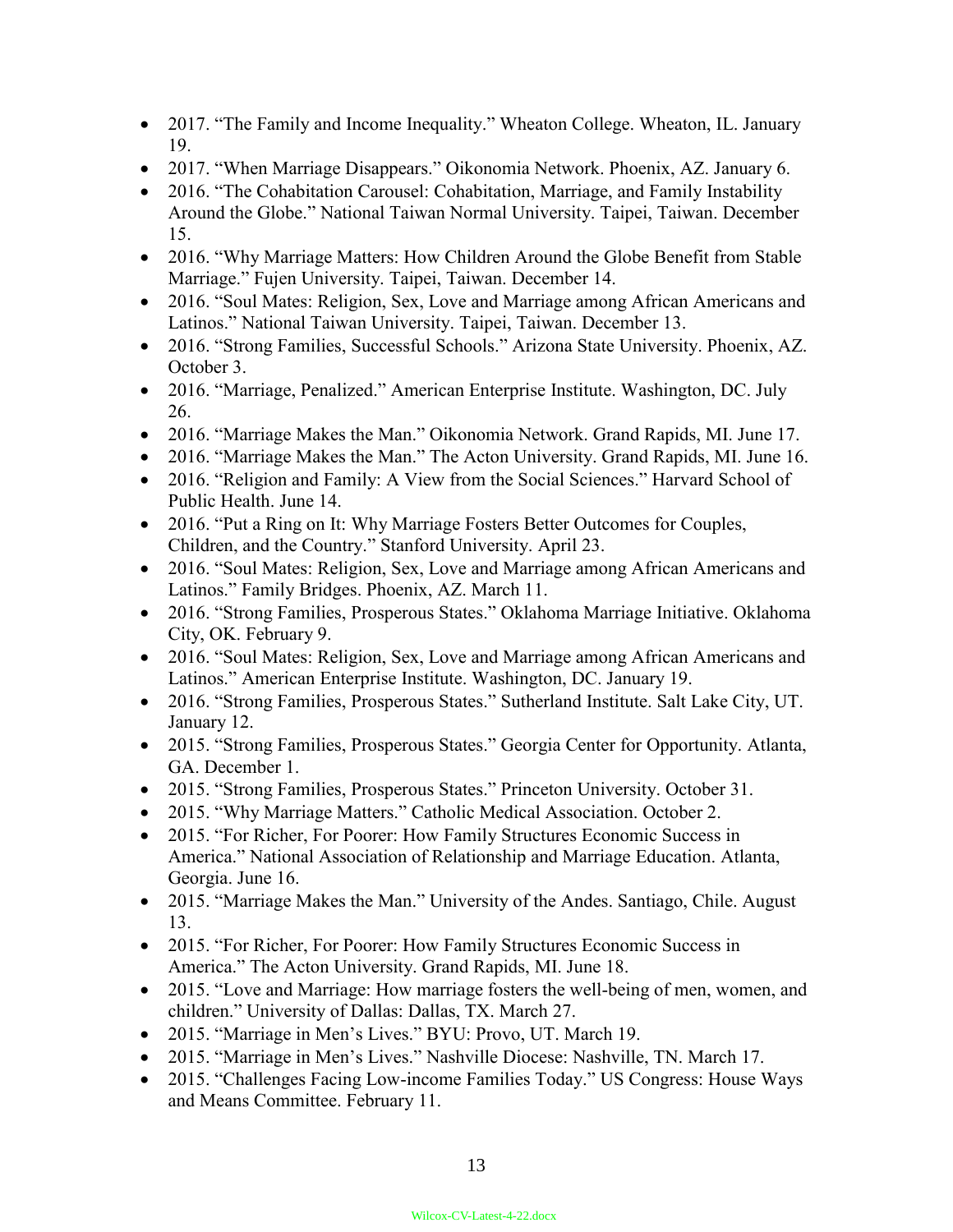- 2014. "Strong and Stable: Marriage and the Welfare of Children Around the Globe." United Nations. Geneva, Switzerland. September 12.
- 2014. "The Global Retreat from Family." Tikvah Institute: New York, NY. July 8.
- 2014. "How Family Structures Economic Success in America." The Acton University. Grand Rapids, MI. June 20.
- 2014. "When Marriage Disappears." Princeton University: Princeton, NJ. May 30.
- 2014. "Strong and Stable: Marriage and the Welfare of Children Around the Globe.." United Nations Committee on Family. Mexico City, Mexico. May 20.
- 2014. "Does Marriage Matter Around the Globe?" Doha Institute. Doha, Qatar. April 16.
- 2014. "Has the Family Revolution Undone 'Women's Work'?" Pew Research Center. Washington, DC. March 31.
- 2014. "The Millennials: Unmoored and Unemployed." Pew Research Center. Washington, DC. March 7.
- 2013. "Parenting Attitudes and Paternal Involvement." National Council on Family Relations. San Antonio, TX. With Young-Il Kim. November 6.
- 2013. "Why Marriage Matters." University of Sabanna. Bogota, Colombia. October 22.
- 2013. "The Sustainable Demographic Dividend." The Acton University. Grand Rapids, MI. June 21.
- 2013. "Need True Love Wait? The Case for (20something) Marriage." Brigham Young University, Provo, UT. April 5.
- 2013. "Knot Yet: The Future of Marriage in America." The Brookings Institution. March 20.
- 2012. "Marriage in Middle America." The Oklahoma Marriage Initiative, Oklahoma City, OK. December 10.
- 2012. "Parenting in Red and Blue America." Institute for Advanced Studies of Culture, University of Virginia. November 15.
- 2012. "Why Marriage Matters." National Association of Catholic Family Life Ministers. July 26.
- 2012. "The Date Night Opportunity." Relationship Enrichment Cooperative. July 23.
- 2012. "When Marriage Disappears." Center for Children and Youth Policy, University of California at Berkeley. February 22.
- 2012. "When Marriage Disappears." Duke University. February 15.
- 2012. "Wedded Bliss: The Social and Cultural Sources of Marital Success." University of North Carolina at Chapel Hill. February 15.
- 2012. "Wedded Bliss: The Social and Cultural Sources of Marital Success." Yale University. February 7.
- 2012. "The Sustainable Demographic Dividend." Institute for Marriage and Family Canada. Ottawa, Canada. February 6.
- 2011. "Why Marriage Matters: A View from the Social Sciences." The Tikvah Fund. Glen Cove, NY. May 9.
- 2011. "Vive La Difference: Gender and Parenthood." Institute for Marriage and Family Canada. Ottawa, Canada. May 5.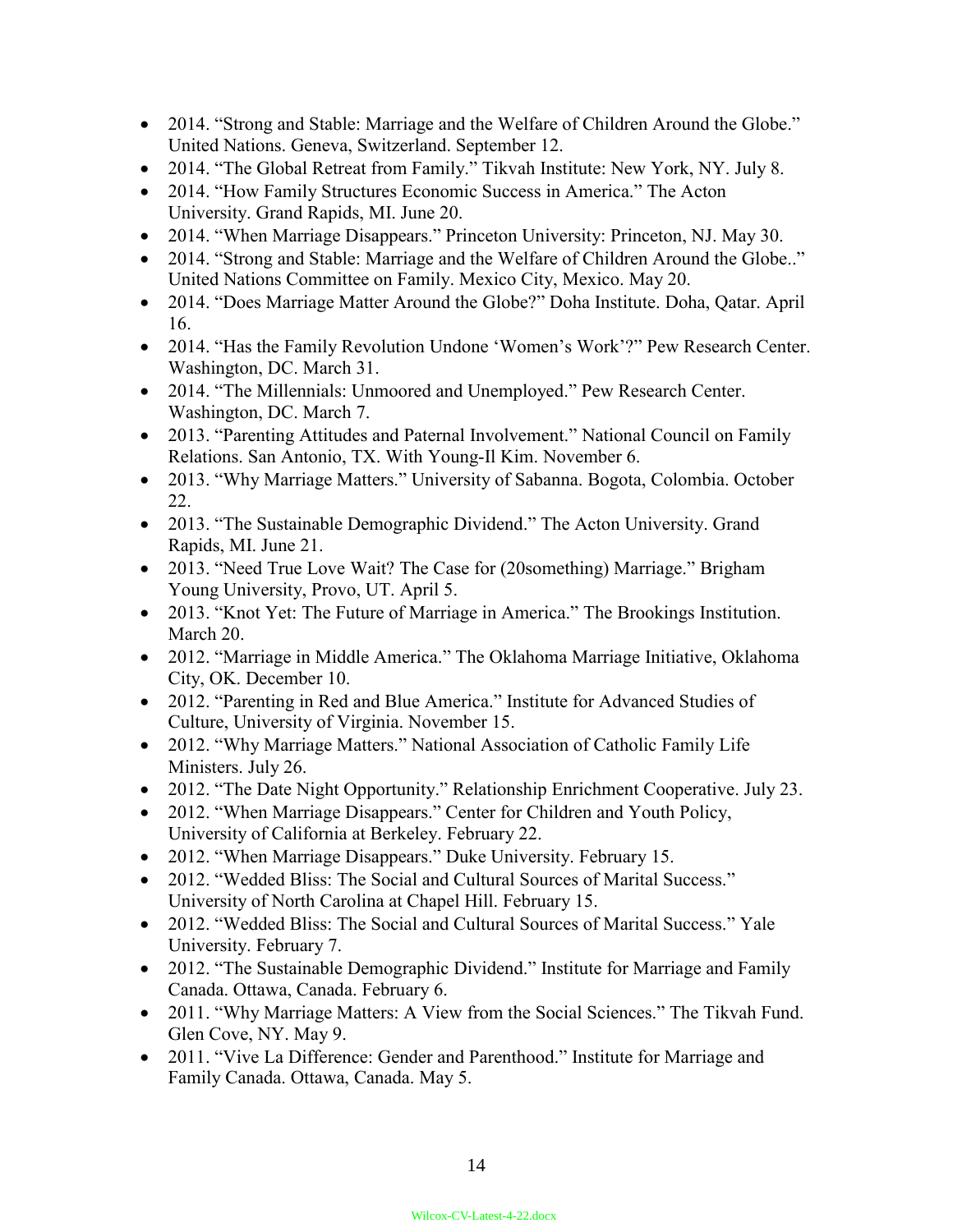- 2011. "Why Marriage Matters: An International View from the Social Sciences." Catholic University of Milan. Milan, Italy. April 15.
- 2011. "Marriage and the Academic Vocation." Catholic University of America. Washington, DC. April 12.
- 2011. "Religion and the Retreat from Marriage." Faith Angle Forum. Miami, FL. April 5.
- 2011. "A Natural Law Perspective on Marriage." Brigham Young University. Provo, UT. January 27.
- 2010. "When Marriage Disappears." Institute for American Values. December 7.
- 2010. "When Marriage Disappears." Heritage Foundation. November 19.
- 2010. "Wedded Bliss: The Cultural and Social Sources of Marital Success." Hamilton College. April 10.
- 2010. "In Whose Best Interest? Cohabitation, Adults, & Children." University of Georgia Law School. Athens, GA. February 10.
- 2009. "Why Marriage Matters: A Social Scientific Perspective." Virginia Commonwealth University. Richmond, VA. October 29.
- 2009. "First Comes Marriage: Religion's Dependence on Family in America." Heritage Foundation and Child Trends. Washington, DC. October 29.
- 2009. "Wedded Bliss: A Social Scientific Perspective on Courtship." Princeton University. October 14.
- 2009. "Why Marriage Matters: A Social Scientific Perspective." Red Mass. Richmond, VA. October 7.
- 2009. "Soulmate vs. Institutional Models of Marriage." American Sociological Association. San Francisco, CA. August 10.
- 2009. "Why Marriage Matters: A Social Scientific Perspective." The Ruth Institute. San Diego, CA. August 7.
- 2009. "Why Marriage Matters: A Social Scientific Perspective." The Judicial Conferences of Louisiana and Mississippi. Natchez, MS. August 6.
- 2008. "Living and Loving 'Decent': Religion and Relationship Quality among Urban Parents." University of Texas-Austin Department of Sociology. November 14.
- 2008. "Why Marriage Matters: A Social Scientific Perspective." Roanoke College. November 11.
- 2008. "Making Time: Mother-child time differences in married and cohabiting couples." National Council on Family Relations. Little Rock, AK. With Jeffrey Dew. November 7.
- 2008. "Living and Loving 'Decent': Religion and Relationship Quality among Urban Parents." Penn State Department of Sociology. November 7.
- 2008. "No One Best Way: Work-family strategies, the gendered division of parenting, and the contemporary marriages of mothers and fathers." Gender and Parenthood Conference at the University of Virginia. Charlottesville, VA. With Jeffrey Dew. October 17.
- 2008. "Living and Loving 'Decent': Religion and Relationship Quality among Urban Parents." Princeton University. June 13.
- 2008. "Happily Ever After? Religion, Marital Status, Gender, and Relationship Quality in Urban Families." Baylor University. April 29.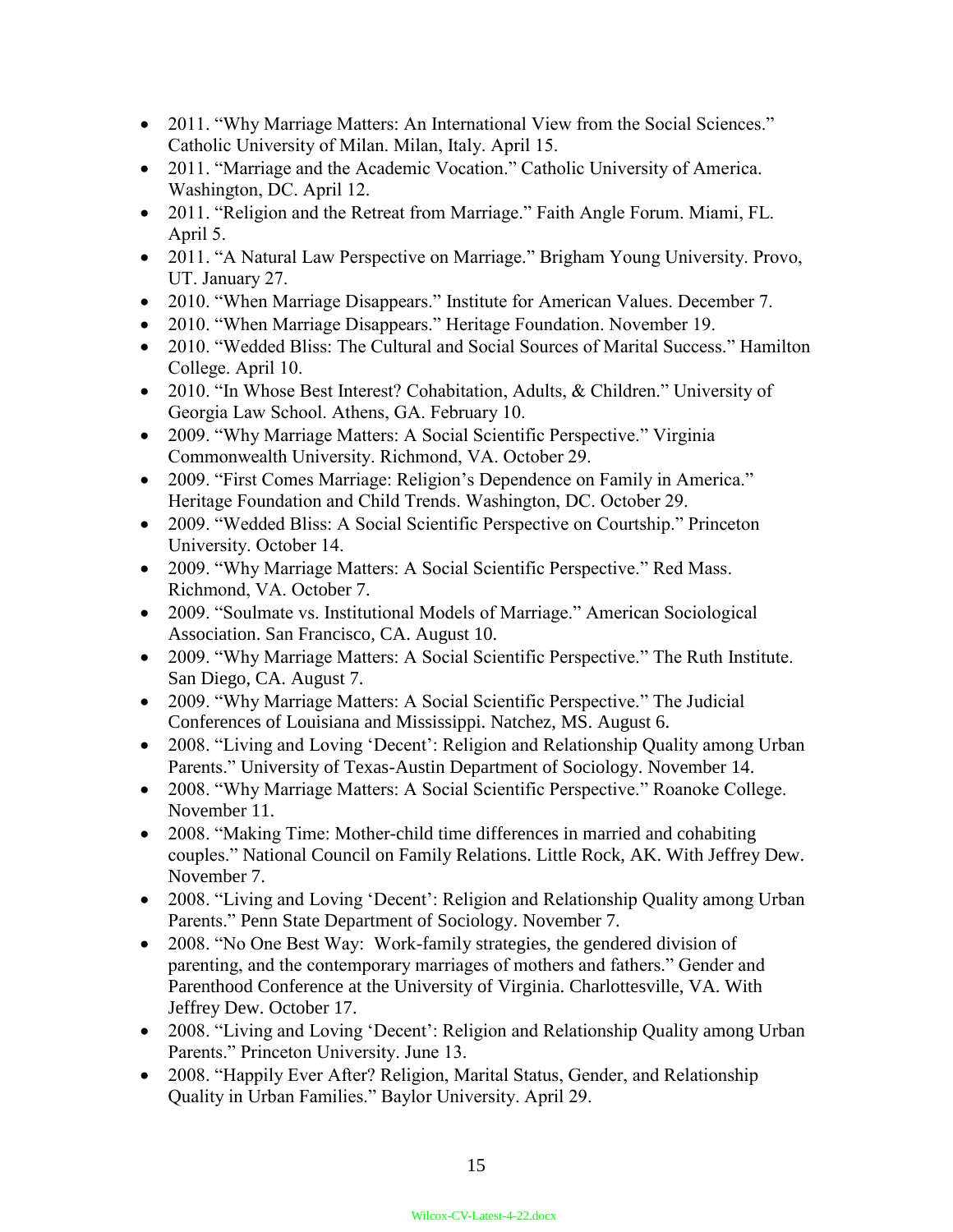- 2007. "Living and Loving 'Decent': Religion and Relationship Quality among Urban Parents." The Association for Public Policy Analysis and Management. Washington, DC. November 10.
- 2007. "Happily Ever After? Religion, Marital Status, Gender, and Relationship Quality in Urban Families." University of Minnesota. Minneapolis, MN. October 18.
- 2007. "Living and Loving 'Decent': Religion and Relationship Quality among Urban Parents." National Poverty Center Annual Conference. Washington, DC. June 7.
- 2007. "How Focused on the Family? Conservative Protestants, Sex, and the Family." May 28. Conservative Christians and American Democracy Conference. New York: Russell Sage Foundation.
- 2007. "Authoritative Communities: Religion, Families, and Adolescent Well-being." February 4. Grand Rounds. University of California-Irvine. Irvine, CA.
- 2006. "Rethinking Fathers and Child Welfare." December 18. Norfolk Department of Human Services. Norfolk, VA.
- 2006. "The Happiest Wives." September 15. Center for Children, Families, and the Law. University of Virginia. Charlottesville, VA.
- 2006. "Are Fathers Fungible?" September 14. Institute for American Values Annual Conference. New York, NY.
- 2006. "Religion and Relationship Quality among African Americans." September 13. African American Healthy Marriage Initiative. University of North Carolina. Chapel Hill, NC.
- 2006. "Why Marriage Matters: 26 Conclusions from the Social Sciences." August 30. United Nations. New York, NY.
- 2006. "Understanding the Religious Factor: Norms, Decency, and Relationship Quality among Urban Parents." June 5. Annual Welfare and Research Evaluation Conference, Administration for Children and Families, U.S. Department of Health and Human Services. Arlington, VA.
- 2006. "Spiritual Transformation and Marriage in Urban America." April 6. Metanexus Institute. Berkeley, CA.
- 2006. "Understanding the Faith Factor: Religion, Norms, "Decent" Behavior, and Relationship Quality among Urban Parents." March 31. Population Association of America Meeting. Los Angeles, CA.
- 2006. "The Wages of Wedlock: How and Why Marriage Reduces Poverty and Material Hardship." March 11. The Bendheim Center of Finance, Princeton University. Princeton, NJ.
- 2006. "Domesticating Men: Religion, Norms, & Relationship Quality Among Fragile Families." March 2. Center for Research on Child Wellbeing, Princeton University. Princeton, NJ.
- 2006. "Religion and the Domestication of Men." February 10. Sociology Department, UCLA. Los Angeles.
- 2005. "The Retreat from Marriage and the Religious Response." November 4. Princeton University. Princeton, NJ.
- 2005. "Adoption and Marriage." September 30. William and Mary School of Law. Williamsburg, VA.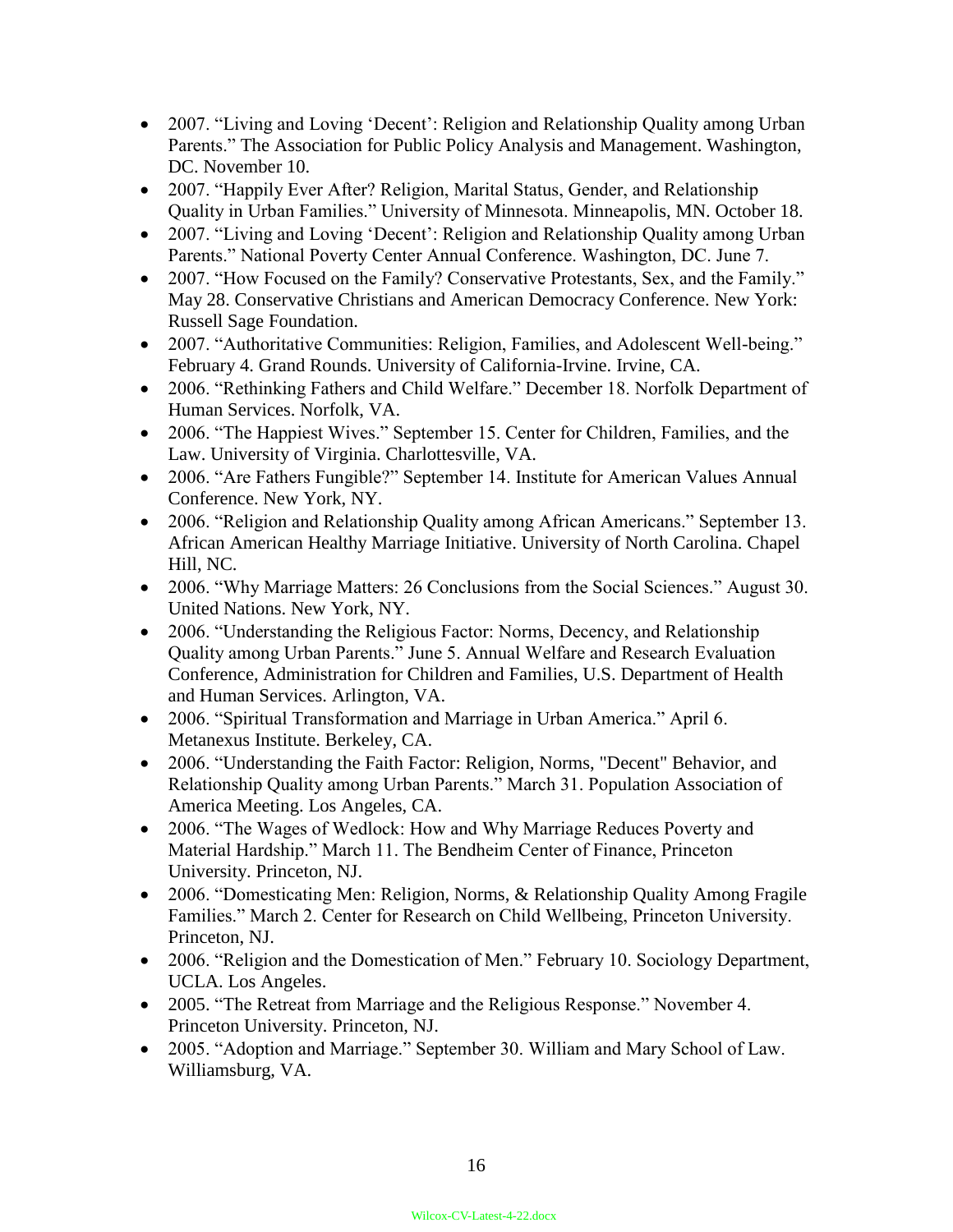- 2005. "Faith and Democracy in America: The Social Consequences of Religion for Family, Health, and Crime." August 8. Mississippi Annual Judicial Conference. Biloxi, MS.
- 2005. "Faith and Democracy in America: The Social Consequences of Religion for Family, Health, and Crime." June 17. Michigan Supreme Court Annual Judicial Conference. Lansing, MI.
- 2005. "Spiritual Transformation and Marriage in Urban America." June 7. University of Pennsylvania. Philadelphia, PA.
- 2005. "The Domestication of Machismo: Religion, Gender, and Relationship Quality among Latinos in Urban America." Esperanza USA. Philadelphia, PA.
- 2005. "Happily Ever After? Religion, Marital Status, and Relationship Quality in Urban America." April 2. Population Association of American. Philadelphia, PA. (With Nicholas Wolfinger).
- 2005. "Happily Ever After? Religion, Marital Status, and Relationship Quality in Urban America." March 19. Eastern Sociological Society Annual Meeting. Washington, DC.
- 2004. "Soft Despotism, Secularization, and the Deinstitutionalization of Marriage." December 18. Princeton University. Princeton, NJ.
- 2004. "Hardwired to Connect: Children, Communities, and Families." September 26. The Children's Guild, Baltimore, MD.
- 2004. "Hardwired to Connect: Children, Communities, and Families." August 25. The Parenting Institute, High Point, NC.
- 2004. "The Ties that Bind: Religion and Marriage in Urban America." June 28. National Press Club (on behalf of The Rockefeller Institute). Washington, DC.
- 2004. "Religion and Marriage among African Americans in Urban America." June 2. The Brookings Institution. Washington, DC.
- 2003. "Religion, Poverty, and Marriage in the United States." November 14. Catholic University of America School of Law.
- 2003. "Religion and Marriage among African Americans." October 8. Annie E. Casey Foundation. Baltimore, MD.
- 2003. "Domestic Rites, Enchanted Relations: Religion, Ideology, and Household Labor." August 18. Atlanta, GA.
- 2003. "Then Comes Marriage?: Religion and Marriage in Urban America." May 1. Population Association of America. Minneapolis, MN.
- 2003. "Religion, Orthodoxy, and Parenting." April 24. Department of Sociology, Penn State University.
- 2002. "The Ambiguous Effects of 'The Retreat from Marriage' on Father Involvement." November 21. National Council of Family Relations Annual Conference. Houston, Texas.
- 2002. "Religion, Race, and Marriage in Urban America." July 10. Center for Research on Religion and Urban Civil Society. Philadelphia, PA: University of Pennsylvania.
- 2002. "Religion, Parenting, and Child Well-being." June 25. Commission on Children at Risk. Hanover, NH: Dartmouth Medical School.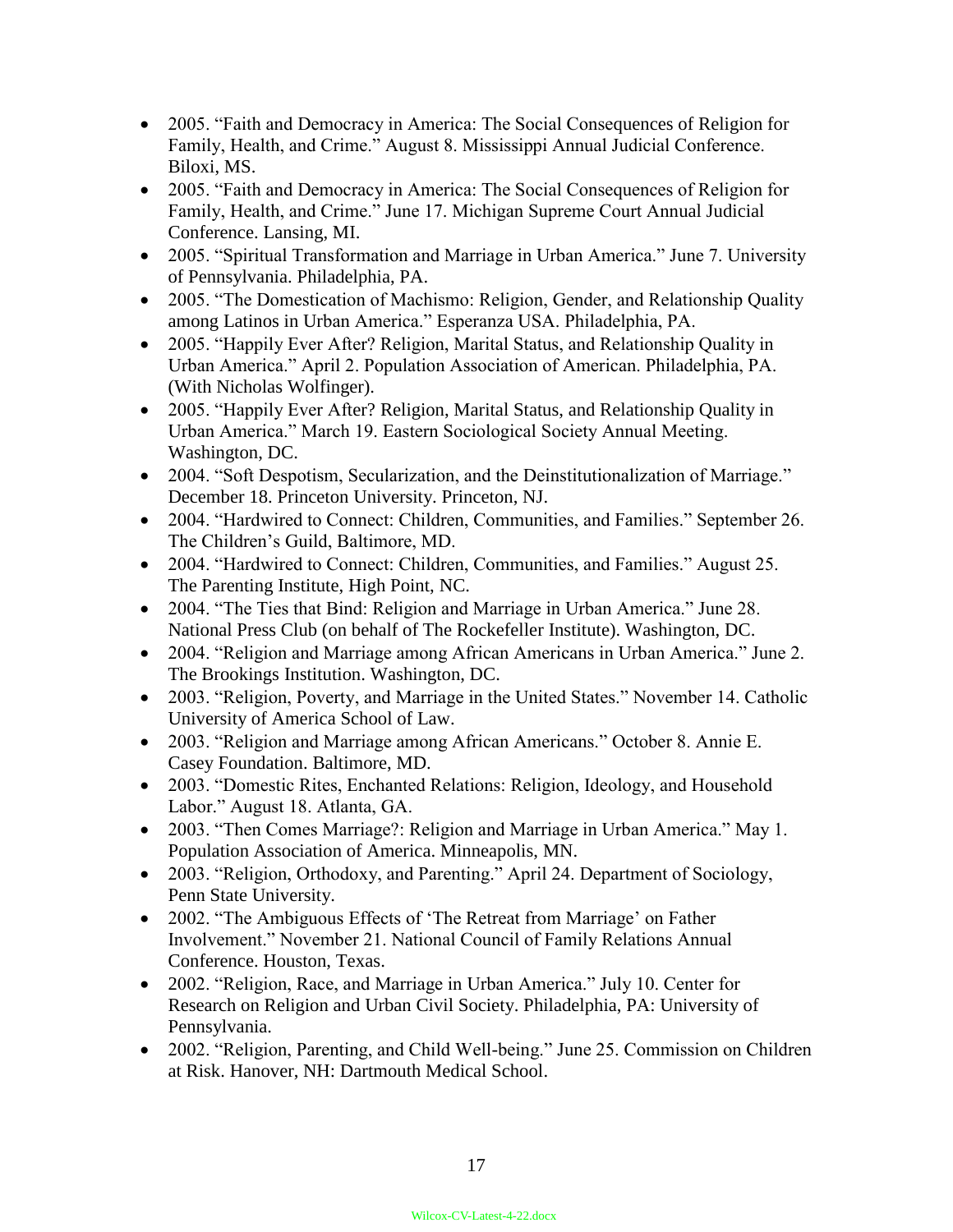- 2002. "Religion, Attitudes & Marriage in Urban America." June 11. Fifth Annual Welfare Reform Evaluation Conference. Arlington, VA: U.S. Department of Health and Human Services.
- 2002. "Sacred Vows, Public Purposes: Religion, the Marriage Movement, and Public Policy." May 7. Washington, DC: The Pew Forum on Religion and Public Life.
- 2002. "Public Vows, Public Purposes: Marriage, Civil Society, & Public Policy." March 16. Charlottesville, VA: Charlottesville Democratic Party.
- 2002. "Religion and Marriage." February 12. Washington, DC: Institute for American Values.
- 2001. "Good Dads: Religion, Civic Engagement, & Paternal Involvement in Low-Income Communities." December 10. Washington, DC: Center for Research on Religion and Urban Civil Society, University of Pennsylvania.
- 2001. "Bowling Alone: Civic Engagement, Religion, & Paternal Involvement." August 20. Anaheim, CA: American Sociological Association Annual Meeting. Session on Men in Families.
- 2001. "Religion, Ideology, & Marriage among Fragile Families." July 5. Princeton, NJ: Center for Research on Child Wellbeing.
- 2001. "Conservative Protestantism & The Family: Resisting, Engaging, or Accommodating Modernity?" June 18. Portland, ME: Ethics and Public Policy Center Conference.
- 2001. "Religious Identity and Parenting: Evidence from the Survey of Adults and Youth." May 17. Princeton, NJ: Conference on Religion and the Family, sponsored by the Center for the Study of Religion.
- 2001. "What's Love Got to Do With It? Gender Role Ideology, Men's Emotion Work, and Women's Marital Quality." March 31. Washington, DC: Population Association of America Annual Meeting.
- 2000. "Domestic Rites and Enchanted Relations: Religion, Men, and Household Labor." August 12. Washington, DC: American Sociological Association Annual Meeting. Sociology of Culture Roundtable.
- 2000. "Religion, Convention, and Paternal Involvement." March 1. Chapel Hill, NC: Sociology Department Colloquium. University of North Carolina.
- 1999. "What's Love Got to Do With It?: Religion, Men's Emotion Work, and Women's Marital Quality." November 7. Boston, MA: Society for the Scientific Study of Religion. Session on Religion and Men.
- 1999. "Religion and Paternal Involvement: Product of Religious Commitment or American Convention?" August 7. Chicago, IL: American Sociological Association Annual Meeting. Session on Religion and the Family.
- 1999. "What's Love Got to Do With it?: Religion, Men's Emotion Work, and Women's Marital Quality." May 18. Washington, DC: The Brookings Institution.
- 1999. "Love and Marriage: A Survey of Recent Sociological Research on Marriage, Divorce, Cohabitation, and Religion." March 15. Washington, DC: The Brookings Institution.
- 1998. "Revisiting the Classification of American Religion: A New Method." Montreal. Nov.  $8<sup>th</sup>$ . Society for the Scientific Study of Religion. Annual Meeting.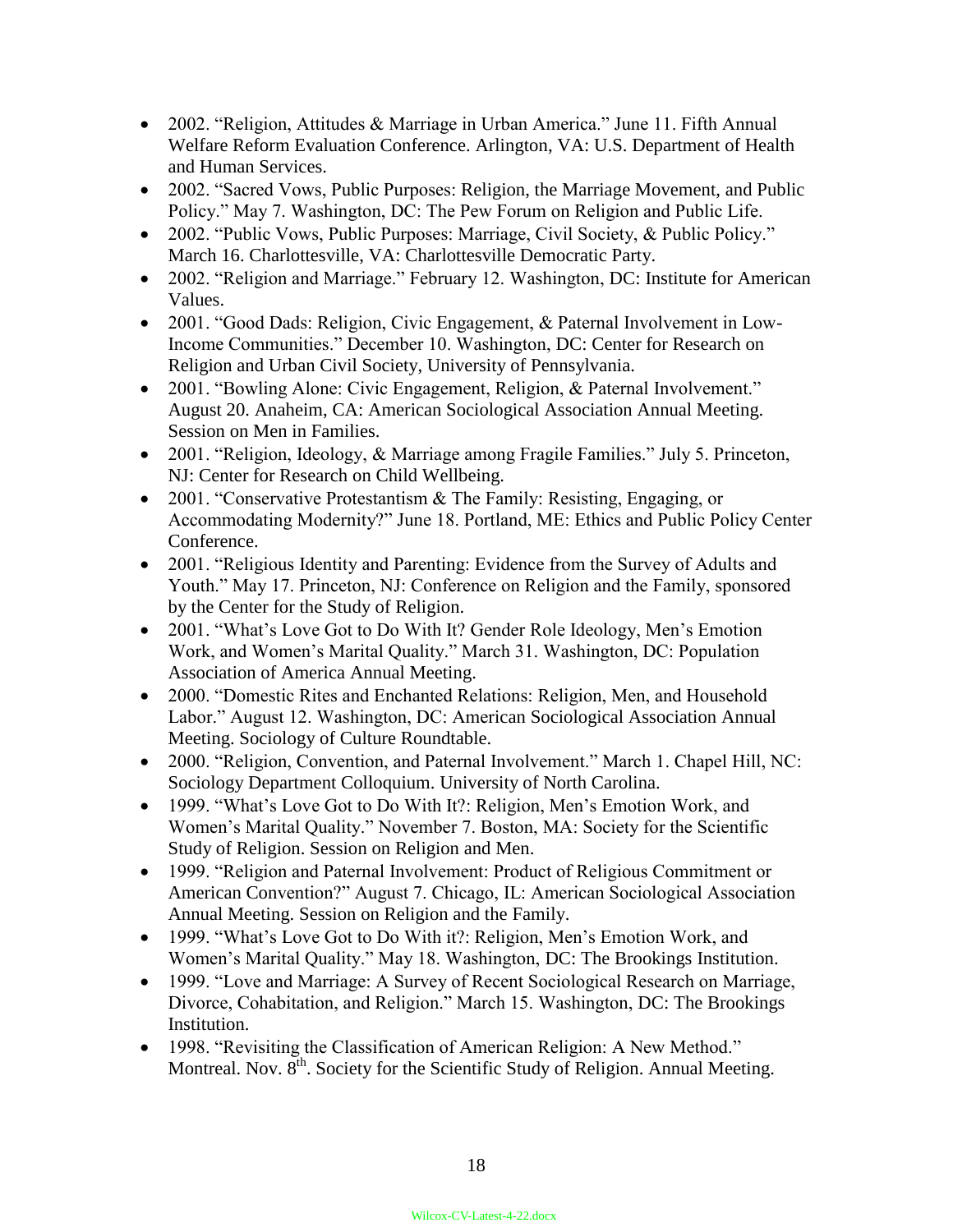(With Brian Steensland, Jerry Park, Lynn Robinson, Robert Woodberry, and Mark Regnerus).

 1998. "Conservative Protestantism and Positive Parental Emotion Work." San Francisco. Aug 23. American Sociological Association. Sociology of Children Roundtables.

## **PROFESSIONAL ACTIVITIES & SERVICE**

- AEI-Brookings Working Group on Child Outcomes.
- Committee to Hire Executive Director, Weldon Cooper Center, University of Virginia. 2017-2018.
- Academic Advisory Board, National Campaign to Prevent Teen and Unplanned Pregnancy. 2007-2014.
- Expert Panelist, Supporting Healthy Marriage, MDRC, Inc. 2004-.
- Expert Panelist, Strengthening Families with Children Born Out-of-Wedlock, Mathematica Policy Research, Inc. 2001-2002.
- Advisory Board. U.S. Department of Health and Human Services, Office on Child Abuse and Neglect, Child Abuse Prevention Manuals. 2002-.
- Committee to Review Dean of Arts and Sciences' Performance, University of Virginia. 2005.
- Central Virginia Selection Committee, Jefferson Scholars Program, University of Virginia. 2002.
- Mentor, Office of Afro-American Affairs, University of Virginia. 2003-2005.
- Consulting Editor*, American Journal of Sociology*, 2002-2004.
- Reviewer. Oxford University Press. 2002-.
- Reviewer. University of California Press. 2004-.
- Reviewer. *American Sociological Review*. 1998-.
- Reviewer. *American Journal of Sociology*, 1999-.
- Reviewer. *Social Forces*. 2002-.
- Reviewer. *Child Development*. 2002-.
- Reviewer. *Social Science Research*. 2006-.
- Reviewer. *Journal of Family Issues*. 2003-.
- Reviewer. *Journal of Marriage and Family*. 2003-.
- Reviewer. *Journal for the Scientific Study of Religion*. 2003-.
- Reviewer. *Brookings Institution Press*. 1999.
- Program Committee, Religion Section, American Sociological Association. 2005- 2006.
- Nominations Committee, Family Section, American Sociological Association. 2004- 2005.
- Membership Committee, Society for the Scientific Study of Religion. 2002-2003.
- Summer Stipend Selection Committee, Louisville Institute, Louisville, KY. 2002- 2003.
- American Sociological Association (member). 1997-.
- Society for the Scientific Study of Religion (member). 1998-.
- Population Association of America (member). 2001-.